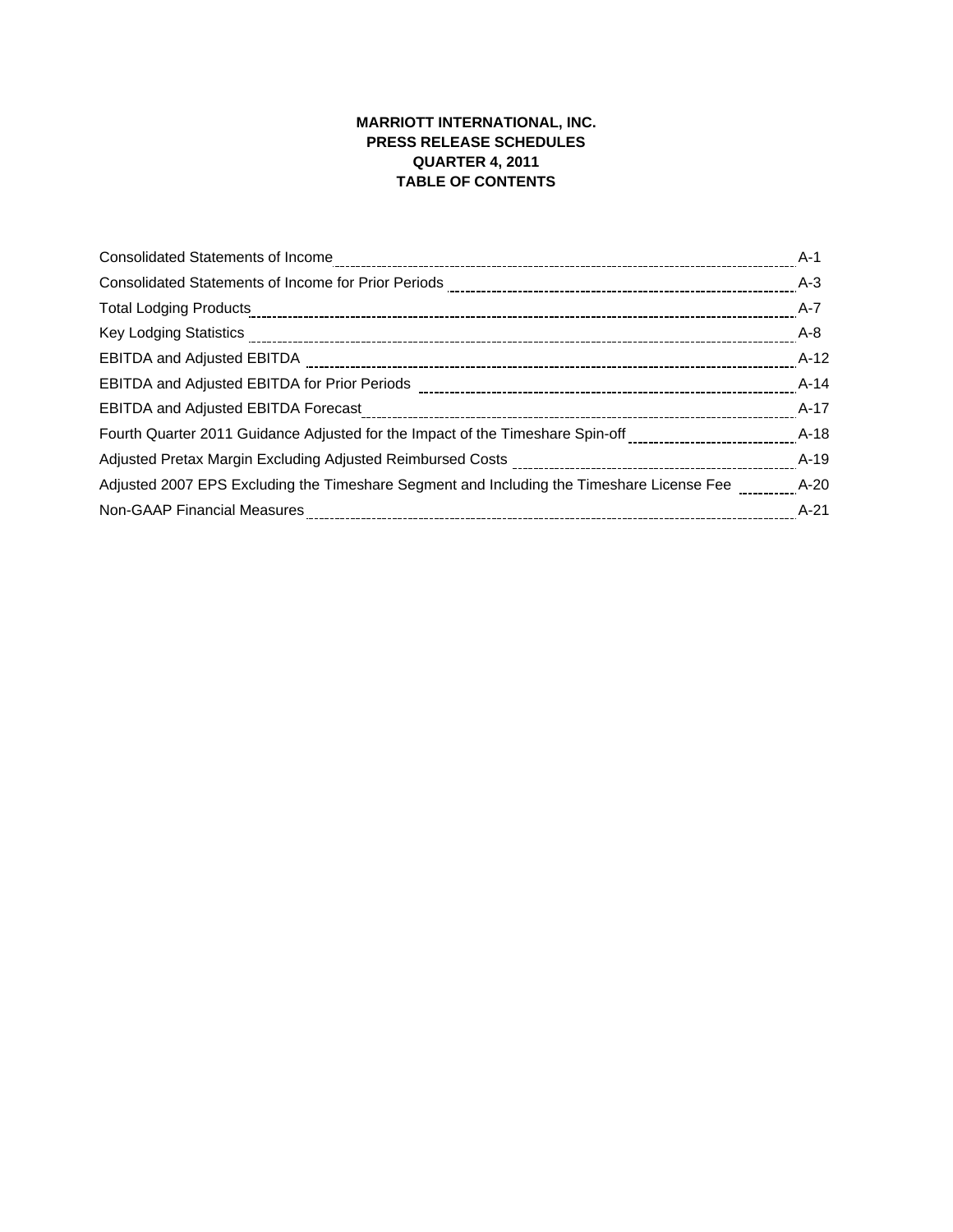### **ADJUSTED CONSOLIDATED STATEMENTS OF INCOMEMARRIOTT INTERNATIONAL, INC. NON-GAAP FINANCIAL MEASURES FOURTH QUARTER 2011 AND 2010**

(in millions, except per share amounts)

|                                                                 | <b>As Reported</b><br>16 Weeks Ended<br>December 30, 2011 | Timeshare<br>Spin-off<br>Adjustments <sup>10</sup> | <b>As Adjusted</b><br>16 Weeks Ended<br>December 30, 2011 ** | <b>As Reported</b><br>16 Weeks Ended<br>December 31, 2010 | Timeshare<br>Spin-off<br>Adjustments <sup>10</sup> | <b>Other Charges</b><br>and<br><b>Certain Tax Items</b> | <b>As Adjusted</b><br>16 Weeks Ended<br>December 31, 2010 ** | Percent<br>Better (Worse)<br>Adjusted 2011<br>vs. Adjusted 2010 |
|-----------------------------------------------------------------|-----------------------------------------------------------|----------------------------------------------------|--------------------------------------------------------------|-----------------------------------------------------------|----------------------------------------------------|---------------------------------------------------------|--------------------------------------------------------------|-----------------------------------------------------------------|
| <b>REVENUES</b>                                                 |                                                           |                                                    |                                                              |                                                           |                                                    |                                                         |                                                              |                                                                 |
| Base management fees                                            | \$<br>183 \$                                              | $(12)$ \$                                          | 171                                                          | \$                                                        | $(18)$ \$<br>178 \$                                | $\sim$                                                  | \$<br>160                                                    | $\overline{7}$                                                  |
| Franchise fees                                                  | 159                                                       | 16                                                 | 175                                                          | 136                                                       | 20                                                 |                                                         | 156                                                          | 12                                                              |
| Incentive management fees                                       | 74                                                        |                                                    | 74                                                           | 75                                                        |                                                    |                                                         | 75                                                           | (1)                                                             |
| Owned, leased, corporate housing and other revenue <sup>1</sup> | 356                                                       | $\sim$                                             | 356                                                          | 342                                                       | $\overline{\phantom{a}}$                           |                                                         | 342                                                          | $\overline{4}$                                                  |
| Timeshare sales and services <sup>2</sup>                       | 238                                                       | (238)                                              | $\overline{\phantom{a}}$                                     | 372                                                       | (372)                                              |                                                         | $\overline{a}$                                               |                                                                 |
| Cost reimbursements <sup>3</sup>                                | 2,683                                                     | (58)                                               | 2,625                                                        | 2,539                                                     | (78)                                               |                                                         | 2,461                                                        | $\overline{7}$                                                  |
| <b>Total Revenues</b>                                           | 3,693                                                     | (292)                                              | 3,401                                                        | 3,642                                                     | (448)                                              |                                                         | 3,194                                                        | 6                                                               |
| OPERATING COSTS AND EXPENSES                                    |                                                           |                                                    |                                                              |                                                           |                                                    |                                                         |                                                              |                                                                 |
| Owned, leased and corporate housing - direct 4                  | 300                                                       | $\sim$                                             | 300                                                          | 301                                                       | $\overline{\phantom{a}}$                           |                                                         | 301                                                          |                                                                 |
| Timeshare - direct                                              | 209                                                       | (209)                                              | $\overline{\phantom{a}}$                                     | 329                                                       | (329)                                              |                                                         |                                                              |                                                                 |
| Timeshare strategy - impairment charges <sup>5</sup>            |                                                           | $\sim$                                             |                                                              |                                                           | $\blacksquare$                                     |                                                         |                                                              |                                                                 |
| Reimbursed costs                                                | 2,683                                                     | (58)                                               | 2,625                                                        | 2,539                                                     | (78)                                               | $\overline{\phantom{a}}$                                | 2,461                                                        | (7)                                                             |
| General, administrative and other <sup>6</sup>                  | 254                                                       | (35)                                               | 219                                                          | 351                                                       | (38)                                               | (98)                                                    | 215                                                          | (2)                                                             |
| <b>Total Expenses</b>                                           | 3,446                                                     | (302)                                              | 3,144                                                        | 3,520                                                     | (445)                                              | (98)                                                    | 2,977                                                        | (6)                                                             |
| <b>OPERATING INCOME (LOSS)</b>                                  | 247                                                       | 10                                                 | 257                                                          | 122                                                       | (3)                                                | 98                                                      | 217                                                          | 18                                                              |
| Gains (losses) and other income <sup>7</sup>                    | $\overline{4}$                                            | (3)                                                | $\overline{1}$                                               | 28                                                        | (20)                                               |                                                         | 8                                                            | (88)                                                            |
| Interest expense                                                | (47)                                                      | $\,$ 5 $\,$                                        | (42)                                                         | (50)                                                      | 11                                                 |                                                         | (39)                                                         | (8)                                                             |
| Interest income                                                 | 5                                                         | $\overline{2}$                                     | $\overline{7}$                                               | 8                                                         | 3                                                  |                                                         | 11                                                           | (36)                                                            |
| Equity in (losses) earnings 8                                   | (7)                                                       |                                                    | (7)                                                          | 2                                                         | (13)                                               |                                                         | (11)                                                         | 36                                                              |
| <b>INCOME (LOSS) BEFORE INCOME TAXES</b>                        | 202                                                       | 14                                                 | 216                                                          | 110                                                       | (22)                                               | 98                                                      | 186                                                          | 16                                                              |
| (Provision) benefit for income taxes                            | (61)                                                      | $\overline{4}$                                     | (57)                                                         | 63                                                        | 9                                                  | (123)                                                   | (51)                                                         | (12)                                                            |
| <b>NET INCOME (LOSS)</b>                                        | 141S                                                      | 18 \$                                              | 159                                                          | \$                                                        | 173 \$<br>$(13)$ \$                                | $(25)$ \$                                               | 135                                                          | 18                                                              |
| EARNINGS (LOSSES) PER SHARE - Basic                             |                                                           |                                                    |                                                              |                                                           |                                                    |                                                         |                                                              |                                                                 |
| Earnings (losses) per share 9                                   | $0.42$ \$                                                 | $0.05$ \$                                          | 0.47                                                         | $0.48$ \$<br>\$                                           | $(0.04)$ \$                                        | $(0.07)$ \$                                             | 0.37                                                         | 27                                                              |
| EARNINGS (LOSSES) PER SHARE - Diluted                           |                                                           |                                                    |                                                              |                                                           |                                                    |                                                         |                                                              |                                                                 |
| Earnings (losses) per share 9                                   | $0.41 \quad$ \$                                           | $0.05$ \$                                          | 0.46                                                         | $0.46$ \$<br>\$                                           | $(0.04)$ \$                                        | $(0.07)$ \$                                             | 0.35                                                         | 31                                                              |
| <b>Basic Shares</b>                                             | 335.6                                                     | 335.6                                              | 335.6                                                        | 365.6                                                     | 365.6                                              | 365.6                                                   | 365.6                                                        |                                                                 |
| <b>Diluted Shares</b>                                           | 346.4                                                     | 346.4                                              | 346.4                                                        | 382.0                                                     | 382.0                                              | 382.0                                                   | 382.0                                                        |                                                                 |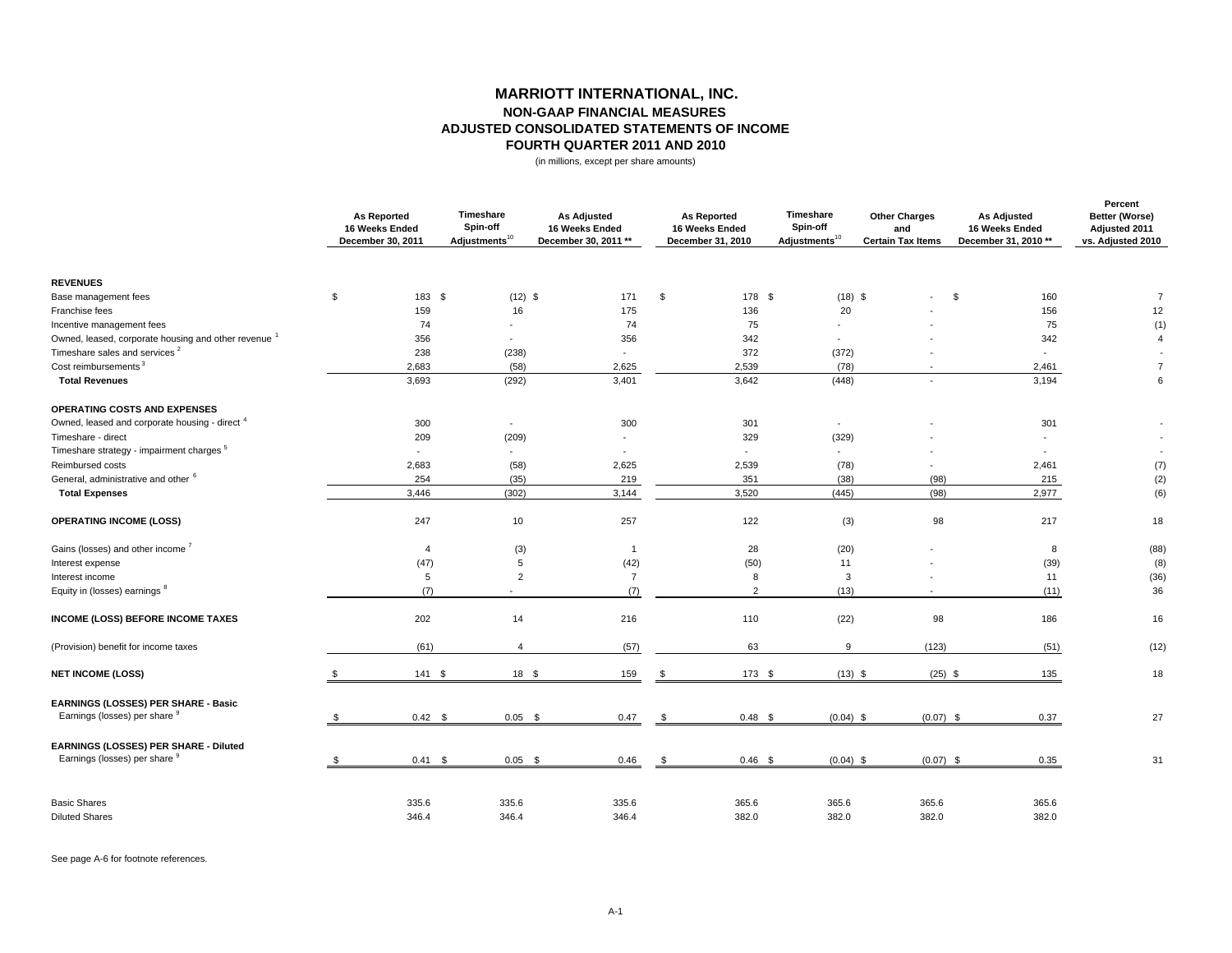### **MARRIOTT INTERNATIONAL, INC. NON-GAAP FINANCIAL MEASURES ADJUSTED CONSOLIDATED STATEMENTS OF INCOMEFULL YEAR 2011 AND 2010**

(in millions, except per share amounts)

|                                                                      | <b>As Reported</b><br>52 Weeks Ended<br>December 30, 2011 | Timeshare<br>Spin-off<br>Adjustments <sup>10</sup> | <b>Other Charges</b><br>and<br><b>Certain Tax Items</b> | <b>As Adjusted</b><br>52 Weeks Ended<br>December 30, 2011 ** |      | <b>As Reported</b><br>52 Weeks Ended<br>December 31, 2010 | Timeshare<br>Spin-off<br>Adjustments <sup>10</sup> | <b>Other Charges</b><br>and<br><b>Certain Tax Items</b> | <b>As Adjusted</b><br>52 Weeks Ended<br>December 31, 2010 ** | Percent<br>Better (Worse)<br>Adjusted 2011<br>vs. Adjusted 2010 |
|----------------------------------------------------------------------|-----------------------------------------------------------|----------------------------------------------------|---------------------------------------------------------|--------------------------------------------------------------|------|-----------------------------------------------------------|----------------------------------------------------|---------------------------------------------------------|--------------------------------------------------------------|-----------------------------------------------------------------|
| <b>REVENUES</b>                                                      |                                                           |                                                    |                                                         |                                                              |      |                                                           |                                                    |                                                         |                                                              |                                                                 |
| Base management fees                                                 | \$<br>602 \$                                              | $(56)$ \$                                          | $\sim$                                                  | 546<br>\$                                                    | \$   | 562 \$                                                    | $(60)$ \$                                          | $\sim$                                                  | \$<br>502                                                    | 9                                                               |
| Franchise fees                                                       | 506                                                       | 60                                                 |                                                         | 566                                                          |      | 441                                                       | 64                                                 |                                                         | 505                                                          | 12                                                              |
| Incentive management fees                                            | 195                                                       |                                                    |                                                         | 195                                                          |      | 182                                                       |                                                    |                                                         | 182                                                          | $\overline{7}$                                                  |
| Owned, leased, corporate housing and other revenue <sup>1</sup>      | 1,083                                                     | $\overline{\phantom{a}}$                           |                                                         | 1,083                                                        |      | 1,046                                                     | $\overline{\phantom{a}}$                           |                                                         | 1,046                                                        | $\overline{4}$                                                  |
| Timeshare sales and services <sup>2</sup>                            | 1,088                                                     | (1,088)                                            |                                                         | $\overline{\phantom{a}}$                                     |      | 1,221                                                     | (1,221)                                            |                                                         | $\sim$                                                       |                                                                 |
| Cost reimbursements <sup>3</sup>                                     | 8,843                                                     | (268)                                              | $\overline{\phantom{a}}$                                | 8,575                                                        |      | 8,239                                                     | (251)                                              | $\sim$                                                  | 7,988                                                        | $\overline{7}$                                                  |
| <b>Total Revenues</b>                                                | 12,317                                                    | (1, 352)                                           | $\sim$                                                  | 10,965                                                       |      | 11,691                                                    | (1,468)                                            | $\sim$                                                  | 10,223                                                       | $\overline{7}$                                                  |
| <b>OPERATING COSTS AND EXPENSES</b>                                  |                                                           |                                                    |                                                         |                                                              |      |                                                           |                                                    |                                                         |                                                              |                                                                 |
| Owned, leased and corporate housing - direct <sup>4</sup>            | 943                                                       | $\sim$                                             |                                                         | 943                                                          |      | 955                                                       | $\sim$                                             |                                                         | 955                                                          |                                                                 |
| Timeshare - direct                                                   | 929                                                       | (929)                                              |                                                         | $\sim$                                                       |      | 1,022                                                     | (1,022)                                            |                                                         |                                                              |                                                                 |
| Timeshare strategy - impairment charges <sup>5</sup>                 | 324                                                       | (324)                                              |                                                         | $\overline{\phantom{a}}$                                     |      | ÷.                                                        | $\sim$                                             |                                                         | $\overline{a}$                                               |                                                                 |
| Reimbursed costs                                                     | 8,843                                                     | (268)                                              | $\overline{\phantom{a}}$                                | 8,575                                                        |      | 8,239                                                     | (251)                                              | $\sim$                                                  | 7,988                                                        | (7)                                                             |
| General, administrative and other <sup>6</sup>                       | 752                                                       | (99)                                               | (10)                                                    | 643                                                          |      | 780                                                       | (89)                                               | (98)                                                    | 593                                                          | (8)                                                             |
| <b>Total Expenses</b>                                                | 11,791                                                    | (1,620)                                            | (10)                                                    | 10,161                                                       |      | 10,996                                                    | (1, 362)                                           | (98)                                                    | 9,536                                                        | (7)                                                             |
| <b>OPERATING INCOME (LOSS)</b>                                       | 526                                                       | 268                                                | 10                                                      | 804                                                          |      | 695                                                       | (106)                                              | 98                                                      | 687                                                          | 17                                                              |
| (Losses) gains and other income <sup>7</sup>                         | (7)                                                       | (3)                                                | 18                                                      | 8                                                            |      | 35                                                        | (20)                                               |                                                         | 15                                                           | (47)                                                            |
| Interest expense                                                     | (164)                                                     | 29                                                 |                                                         | (135)                                                        |      | (180)                                                     | 43                                                 |                                                         | (137)                                                        | $\overline{1}$                                                  |
| Interest income                                                      | 14                                                        | 10                                                 | $\sim$                                                  | 24                                                           |      | 19                                                        | 10                                                 |                                                         | 29                                                           | (17)                                                            |
| Equity in losses <sup>8</sup>                                        | (13)                                                      | (4)                                                | $\overline{\phantom{a}}$                                | (17)                                                         |      | (18)                                                      | (3)                                                | $\sim$                                                  | (21)                                                         | 19                                                              |
| <b>INCOME (LOSS) BEFORE INCOME TAXES</b>                             | 356                                                       | 300                                                | 28                                                      | 684                                                          |      | 551                                                       | (76)                                               | 98                                                      | 573                                                          | 19                                                              |
| (Provision) benefit for income taxes                                 | (158)                                                     | (40)                                               | (11)                                                    | (209)                                                        |      | (93)                                                      | 29                                                 | (123)                                                   | (187)                                                        | (12)                                                            |
| <b>NET INCOME (LOSS)</b>                                             | 198 \$                                                    | 260 \$                                             | 17S                                                     | 475                                                          | -\$  | 458 \$                                                    | $(47)$ \$                                          | $(25)$ \$                                               | 386                                                          | 23                                                              |
| EARNINGS (LOSSES) PER SHARE - Basic<br>Earnings (losses) per share 9 | $0.56$ \$                                                 | $0.74$ \$                                          | $0.05$ \$                                               | 1.36                                                         | - \$ | $1.26$ \$                                                 | $(0.13)$ \$                                        | $(0.07)$ \$                                             | 1.07                                                         | 27                                                              |
|                                                                      |                                                           |                                                    |                                                         |                                                              |      |                                                           |                                                    |                                                         |                                                              |                                                                 |
| EARNINGS (LOSSES) PER SHARE - Diluted                                |                                                           |                                                    |                                                         |                                                              |      |                                                           |                                                    |                                                         |                                                              |                                                                 |
| Earnings (losses) per share 9                                        | $0.55$ \$                                                 | $0.72$ \$                                          | $0.05$ \$                                               | 1.31                                                         | - \$ | $1.21$ \$                                                 | $(0.12)$ \$                                        | $(0.07)$ \$                                             | 1.02                                                         | 28                                                              |
| <b>Basic Shares</b>                                                  | 350.1                                                     | 350.1                                              | 350.1                                                   | 350.1                                                        |      | 362.8                                                     | 362.8                                              | 362.8                                                   | 362.8                                                        |                                                                 |
| <b>Diluted Shares</b>                                                | 362.3                                                     | 362.3                                              | 362.3                                                   | 362.3                                                        |      | 378.3                                                     | 378.3                                              | 378.3                                                   | 378.3                                                        |                                                                 |
|                                                                      |                                                           |                                                    |                                                         |                                                              |      |                                                           |                                                    |                                                         |                                                              |                                                                 |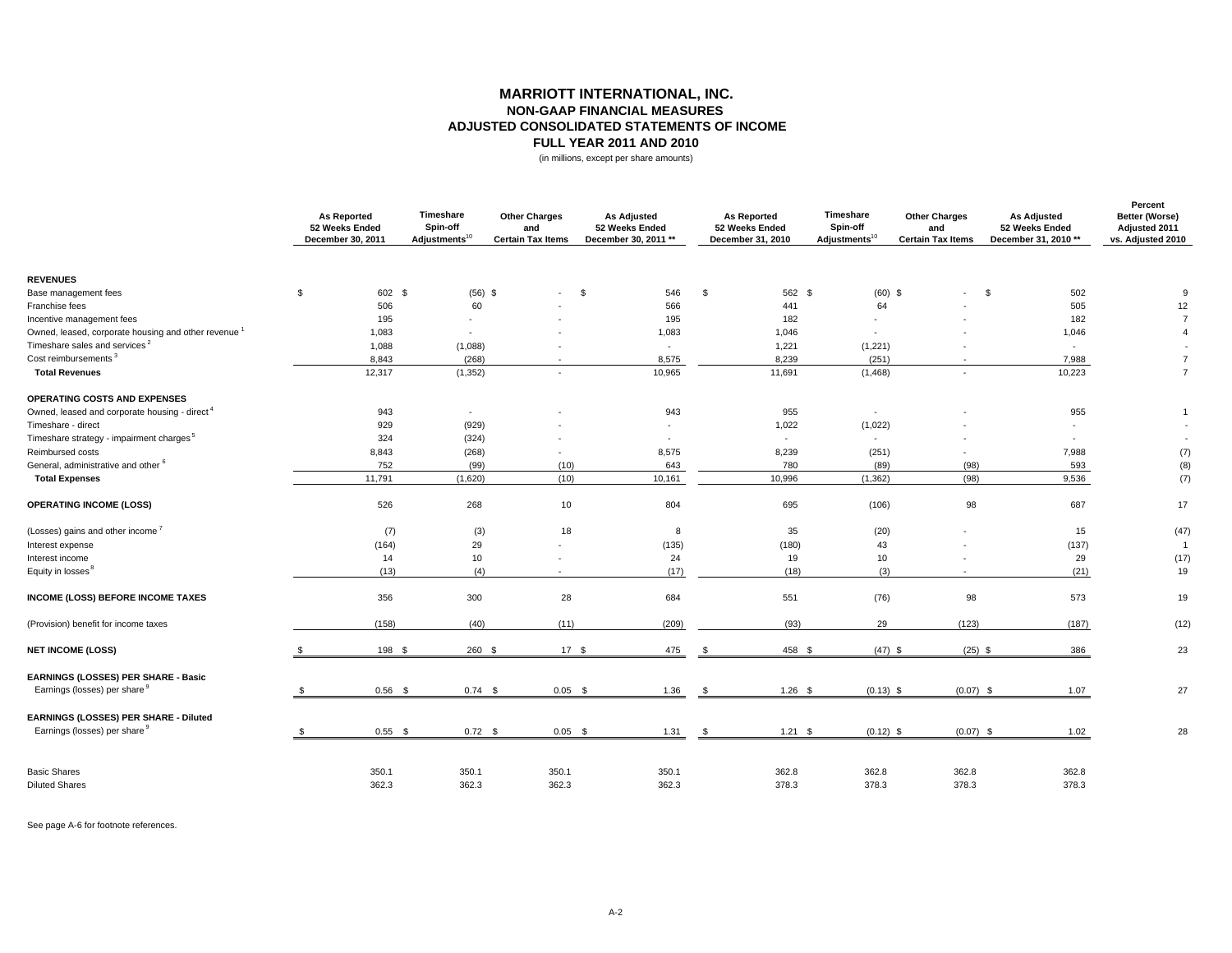# **MARRIOTT INTERNATIONAL, INC. NON-GAAP FINANCIAL MEASURES ADJUSTED CONSOLIDATED STATEMENTS OF INCOME FIRST QUARTER 2011 AND 2010**

(in millions, except per share amounts)

|                                                                 | <b>As Reported</b><br>12 Weeks Ended<br>March 25, 2011 | Timeshare<br>Spin-off<br>Adjustments $^{10}$ | <b>As Adjusted</b><br>12 Weeks Ended<br>March 25, 2011 ** |     | <b>As Reported</b><br>12 Weeks Ended<br>March 26, 2010 | Timeshare<br>Spin-off<br>Adjustments <sup>10</sup> | <b>As Adjusted</b><br>12 Weeks Ended<br>March 26, 2010 ** | Percent<br>Better (Worse)<br>Adjusted 2011<br>vs. Adjusted 2010 |
|-----------------------------------------------------------------|--------------------------------------------------------|----------------------------------------------|-----------------------------------------------------------|-----|--------------------------------------------------------|----------------------------------------------------|-----------------------------------------------------------|-----------------------------------------------------------------|
| <b>REVENUES</b>                                                 |                                                        |                                              |                                                           |     |                                                        |                                                    |                                                           |                                                                 |
| Base management fees                                            | \$<br>134 \$                                           | $(14)$ \$                                    | 120                                                       | \$  | $125$ \$                                               | $(14)$ \$                                          | 111                                                       | 8                                                               |
| Franchise fees                                                  | 103                                                    | 14                                           | 117                                                       |     | 91                                                     | 14                                                 | 105                                                       | 11                                                              |
| Incentive management fees                                       | 42                                                     |                                              | 42                                                        |     | 40                                                     | $\overline{a}$                                     | 40                                                        | $\,$ 5 $\,$                                                     |
| Owned, leased, corporate housing and other revenue <sup>1</sup> | 224                                                    | $\overline{\phantom{a}}$                     | 224                                                       |     | 229                                                    | $\blacksquare$                                     | 229                                                       | (2)                                                             |
| Timeshare sales and services <sup>2</sup>                       | 276                                                    | (276)                                        | $\overline{a}$                                            |     | 285                                                    | (285)                                              | $\sim$                                                    |                                                                 |
| Cost reimbursements <sup>3</sup>                                | 1,999                                                  | (62)                                         | 1,937                                                     |     | 1,860                                                  | (57)                                               | 1,803                                                     | $\overline{7}$                                                  |
| <b>Total Revenues</b>                                           | 2,778                                                  | (338)                                        | 2,440                                                     |     | 2,630                                                  | (342)                                              | 2,288                                                     | $\overline{7}$                                                  |
| OPERATING COSTS AND EXPENSES                                    |                                                        |                                              |                                                           |     |                                                        |                                                    |                                                           |                                                                 |
| Owned, leased and corporate housing - direct <sup>4</sup>       | 204                                                    | $\blacksquare$                               | 204                                                       |     | 217                                                    | $\overline{\phantom{a}}$                           | 217                                                       | 6                                                               |
| Timeshare - direct                                              | 225                                                    | (225)                                        | $\overline{a}$                                            |     | 235                                                    | (235)                                              | L,                                                        |                                                                 |
| Timeshare strategy - impairment charges <sup>5</sup>            | $\overline{a}$                                         | $\sim$                                       |                                                           |     | $\sim$                                                 | $\sim$                                             |                                                           | $\overline{\phantom{a}}$                                        |
| Reimbursed costs                                                | 1,999                                                  | (62)                                         | 1,937                                                     |     | 1,860                                                  | (57)                                               | 1,803                                                     | (7)                                                             |
| General, administrative and other <sup>6</sup>                  | 159                                                    | (18)                                         | 141                                                       |     | 138                                                    | (19)                                               | 119                                                       | (18)                                                            |
| <b>Total Expenses</b>                                           | 2,587                                                  | (305)                                        | 2,282                                                     |     | 2,450                                                  | (311)                                              | 2,139                                                     | (7)                                                             |
| <b>OPERATING INCOME (LOSS)</b>                                  | 191                                                    | (33)                                         | 158                                                       |     | 180                                                    | (31)                                               | 149                                                       | $\,6\,$                                                         |
| Gains and other income <sup>7</sup>                             | $\overline{2}$                                         | $\sim$                                       | $\overline{2}$                                            |     | $\mathbf{1}$                                           |                                                    | $\overline{1}$                                            | 100                                                             |
| Interest expense                                                | (41)                                                   | 9                                            | (32)                                                      |     | (45)                                                   | 11                                                 | (34)                                                      | 6                                                               |
| Interest income                                                 | $\overline{4}$                                         | 3                                            | $\overline{7}$                                            |     | $\overline{4}$                                         | $\overline{2}$                                     | 6                                                         | 17                                                              |
| Equity in (losses) earnings <sup>8</sup>                        | (4)                                                    | $\blacksquare$                               | (4)                                                       |     | (11)                                                   | 5                                                  | (6)                                                       | 33                                                              |
| <b>INCOME (LOSS) BEFORE INCOME TAXES</b>                        | 152                                                    | (21)                                         | 131                                                       |     | 129                                                    | (13)                                               | 116                                                       | 13                                                              |
| (Provision) benefit for income taxes                            | (51)                                                   | 8                                            | (43)                                                      |     | (46)                                                   | $\overline{4}$                                     | (42)                                                      | (2)                                                             |
| <b>NET INCOME (LOSS)</b>                                        | 101 \$                                                 | $(13)$ \$                                    | 88                                                        | . ፍ | 83 \$                                                  | $(9)$ \$                                           | 74                                                        | 19                                                              |
| EARNINGS (LOSSES) PER SHARE - Basic                             |                                                        |                                              |                                                           |     |                                                        |                                                    |                                                           |                                                                 |
| Earnings (losses) per share <sup>9</sup>                        | $0.27$ \$                                              | $(0.04)$ \$                                  | 0.24                                                      | \$  | $0.23$ \$                                              | $(0.02)$ \$                                        | 0.21                                                      | 14                                                              |
| EARNINGS (LOSSES) PER SHARE - Diluted                           |                                                        |                                              |                                                           |     |                                                        |                                                    |                                                           |                                                                 |
| Earnings (losses) per share <sup>9</sup>                        | \$<br>$0.26$ \$                                        | $(0.03)$ \$                                  | 0.23                                                      | \$  | $0.22$ \$                                              | $(0.02)$ \$                                        | 0.20                                                      | 15                                                              |
| <b>Basic Shares</b>                                             | 367.1                                                  | 367.1                                        | 367.1                                                     |     | 359.4                                                  | 359.4                                              | 359.4                                                     |                                                                 |
| <b>Diluted Shares</b>                                           | 381.8                                                  | 381.8                                        | 381.8                                                     |     | 373.3                                                  | 373.3                                              | 373.3                                                     |                                                                 |
| $\sim$                                                          |                                                        |                                              |                                                           |     |                                                        |                                                    |                                                           |                                                                 |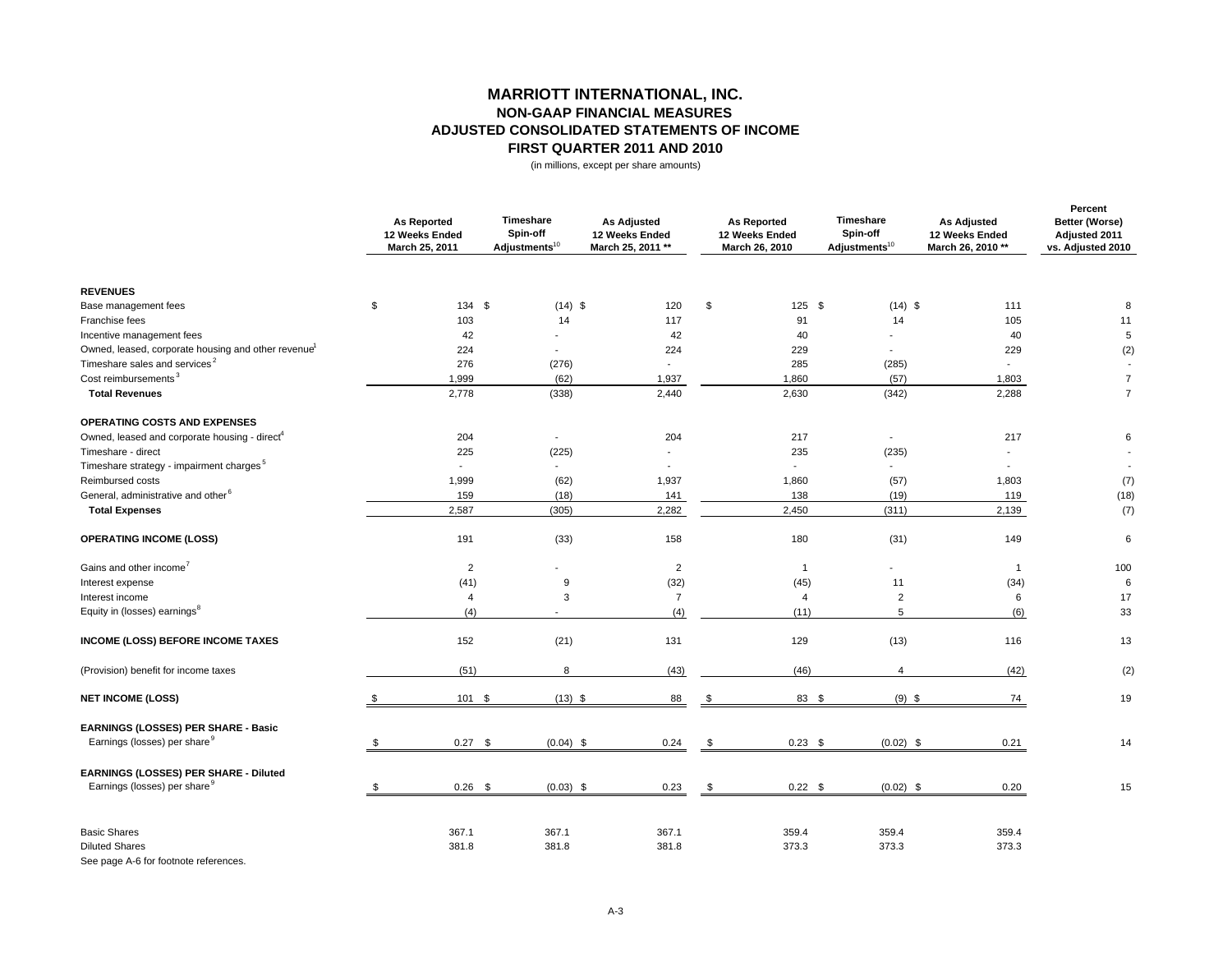# **MARRIOTT INTERNATIONAL, INC. NON-GAAP FINANCIAL MEASURES ADJUSTED CONSOLIDATED STATEMENTS OF INCOMESECOND QUARTER 2011 AND 2010**

(in millions, except per share amounts)

|                                                                 | <b>As Reported</b><br>12 Weeks Ended<br>June 17, 2011 | Timeshare<br>Spin-off<br>Adjustments <sup>10</sup> | <b>As Adjusted</b><br>12 Weeks Ended<br>June 17, 2011 ** |     | <b>As Reported</b><br>12 Weeks Ended<br>June 18, 2010 | Timeshare<br>Spin-off<br>Adjustments <sup>10</sup> | <b>As Adjusted</b><br>12 Weeks Ended<br>June 18, 2010 ** | Percent<br>Better (Worse)<br>Adjusted 2011<br>vs. Adjusted 2010 |
|-----------------------------------------------------------------|-------------------------------------------------------|----------------------------------------------------|----------------------------------------------------------|-----|-------------------------------------------------------|----------------------------------------------------|----------------------------------------------------------|-----------------------------------------------------------------|
| <b>REVENUES</b>                                                 |                                                       |                                                    |                                                          |     |                                                       |                                                    |                                                          |                                                                 |
| Base management fees                                            | \$<br>149 \$                                          | $(14)$ \$                                          | 135                                                      | \$  | 136 \$                                                | $(14)$ \$                                          | 122                                                      | 11                                                              |
| Franchise fees                                                  | 120                                                   | 15                                                 | 135                                                      |     | 105                                                   | 15                                                 | 120                                                      | 13                                                              |
| Incentive management fees                                       | 50                                                    |                                                    | 50                                                       |     | 46                                                    | $\overline{a}$                                     | 46                                                       | 9                                                               |
| Owned, leased, corporate housing and other revenue <sup>1</sup> | 249                                                   |                                                    | 249                                                      |     | 255                                                   |                                                    | 255                                                      | (2)                                                             |
| Timeshare sales and services <sup>2</sup>                       | 288                                                   | (288)                                              | $\overline{a}$                                           |     | 289                                                   | (289)                                              | $\mathbf{r}$                                             |                                                                 |
| Cost reimbursements <sup>3</sup>                                | 2,116                                                 | (80)                                               | 2,036                                                    |     | 1,940                                                 | (57)                                               | 1,883                                                    | 8                                                               |
| <b>Total Revenues</b>                                           | 2,972                                                 | (367)                                              | 2,605                                                    |     | 2,771                                                 | (345)                                              | 2,426                                                    | $\overline{7}$                                                  |
| <b>OPERATING COSTS AND EXPENSES</b>                             |                                                       |                                                    |                                                          |     |                                                       |                                                    |                                                          |                                                                 |
| Owned, leased and corporate housing - direct <sup>4</sup>       | 220                                                   | $\overline{\phantom{a}}$                           | 220                                                      |     | 224                                                   |                                                    | 224                                                      | $\overline{2}$                                                  |
| Timeshare - direct                                              | 245                                                   | (245)                                              | $\blacksquare$                                           |     | 239                                                   | (239)                                              | $\blacksquare$                                           |                                                                 |
| Timeshare strategy - impairment charges <sup>5</sup>            | $\overline{\phantom{a}}$                              | $\sim$                                             |                                                          |     | $\overline{\phantom{a}}$                              | $\sim$                                             |                                                          | $\overline{\phantom{a}}$                                        |
| Reimbursed costs                                                | 2,116                                                 | (80)                                               | 2,036                                                    |     | 1,940                                                 | (57)                                               | 1,883                                                    | (8)                                                             |
| General, administrative and other <sup>6</sup>                  | 159                                                   | (19)                                               | 140                                                      |     | 142                                                   | (14)                                               | 128                                                      | (9)                                                             |
| <b>Total Expenses</b>                                           | 2,740                                                 | (344)                                              | 2,396                                                    |     | 2,545                                                 | (310)                                              | 2,235                                                    | (7)                                                             |
| <b>OPERATING INCOME (LOSS)</b>                                  | 232                                                   | (23)                                               | 209                                                      |     | 226                                                   | (35)                                               | 191                                                      | $\boldsymbol{9}$                                                |
| Gains (losses) and other income <sup>7</sup>                    | 3                                                     | (1)                                                | $\overline{2}$                                           |     | 3                                                     |                                                    | 3                                                        | (33)                                                            |
| Interest expense                                                | (37)                                                  | 8                                                  | (29)                                                     |     | (44)                                                  | 11                                                 | (33)                                                     | 12                                                              |
| Interest income                                                 | 3                                                     | $\overline{2}$                                     | 5                                                        |     | 3                                                     | 3                                                  | 6                                                        | (17)                                                            |
| Equity in (losses) earnings <sup>8</sup>                        |                                                       |                                                    | $\overline{\phantom{a}}$                                 |     | (4)                                                   | 3                                                  | (1)                                                      | 100                                                             |
| INCOME (LOSS) BEFORE INCOME TAXES                               | 201                                                   | (14)                                               | 187                                                      |     | 184                                                   | (18)                                               | 166                                                      | 13                                                              |
| (Provision) benefit for income taxes                            | (66)                                                  | 5                                                  | (61)                                                     |     | (65)                                                  | 8                                                  | (57)                                                     | (7)                                                             |
| <b>NET INCOME (LOSS)</b>                                        | 135 \$                                                | $(9)$ \$                                           | 126                                                      | \$  | 119 \$                                                | $(10)$ \$                                          | 109                                                      | 16                                                              |
| EARNINGS (LOSSES) PER SHARE - Basic                             |                                                       |                                                    |                                                          |     |                                                       |                                                    |                                                          |                                                                 |
| Earnings (losses) per share <sup>9</sup>                        | 0.38 <sup>5</sup>                                     | $(0.02)$ \$                                        | 0.35                                                     |     | $0.33$ \$                                             | $(0.03)$ \$                                        | 0.30                                                     | 17                                                              |
| EARNINGS (LOSSES) PER SHARE - Diluted                           |                                                       |                                                    |                                                          |     |                                                       |                                                    |                                                          |                                                                 |
| Earnings (losses) per share <sup>9</sup>                        | $0.37$ \$                                             | $(0.02)$ \$                                        | 0.34                                                     | . ፍ | $0.31$ \$                                             | $(0.03)$ \$                                        | 0.29                                                     | 17                                                              |
| <b>Basic Shares</b>                                             | 356.9                                                 | 356.9                                              | 356.9                                                    |     | 362.1                                                 | 362.1                                              | 362.1                                                    |                                                                 |
| <b>Diluted Shares</b><br>See page A-6 for footnote references.  | 369.4                                                 | 369.4                                              | 369.4                                                    |     | 377.4                                                 | 377.4                                              | 377.4                                                    |                                                                 |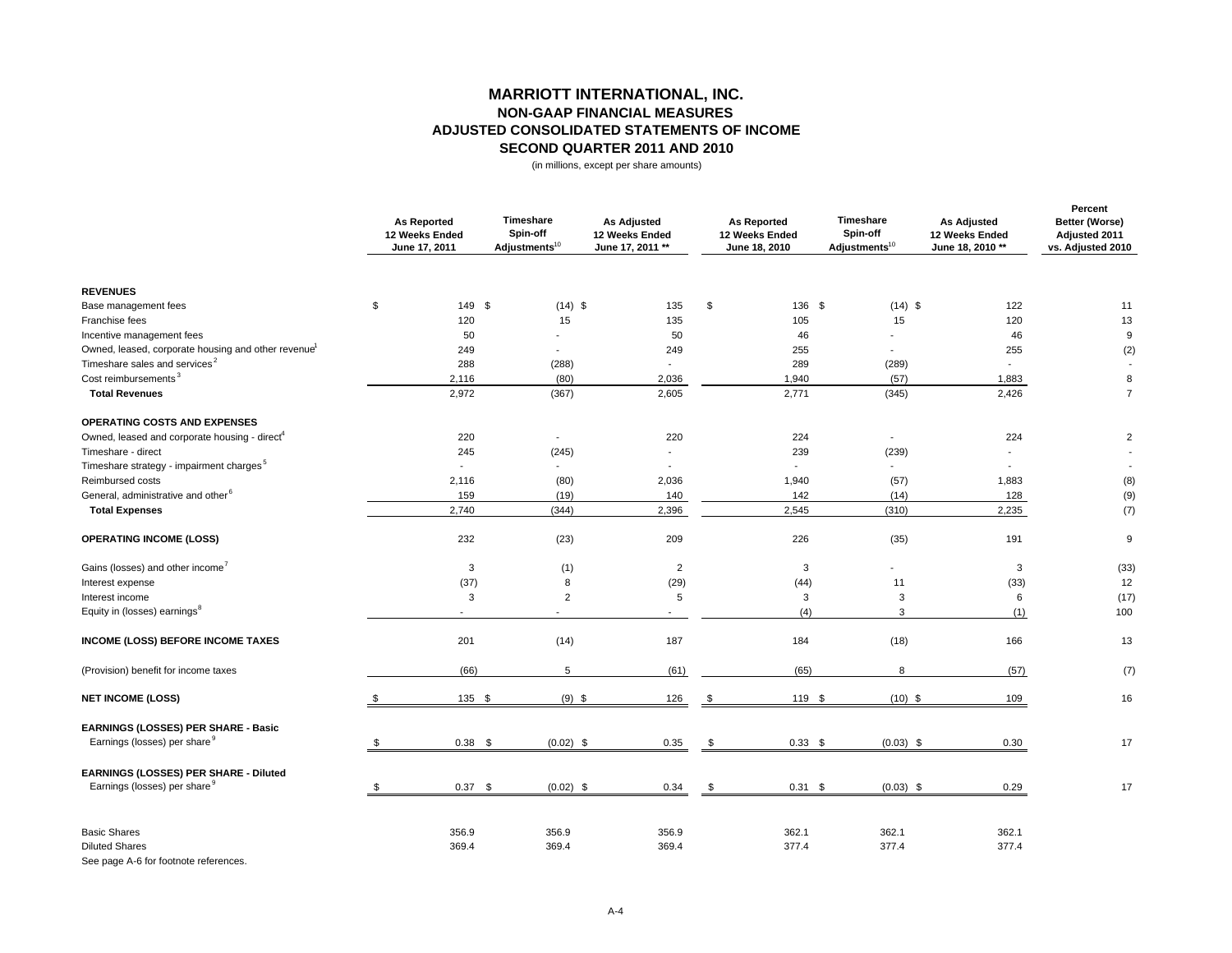### **MARRIOTT INTERNATIONAL, INC. NON-GAAP FINANCIAL MEASURES ADJUSTED CONSOLIDATED STATEMENTS OF INCOMETHIRD QUARTER 2011 AND 2010**

(in millions, except per share amounts)

|                                                                      |    | <b>As Reported</b><br>12 Weeks Ended<br>September 9, 2011 | Timeshare<br>Spin-off<br>Adjustments <sup>10</sup> | <b>Other Charges</b><br>and<br><b>Certain Tax Items</b> | <b>As Adjusted</b><br>12 Weeks Ended<br>September 9, 2011 ** | <b>As Reported</b><br>12 Weeks Ended<br>September 10, 2010 | Timeshare<br>Spin-off<br>Adjustments <sup>10</sup> | <b>As Adjusted</b><br>12 Weeks Ended<br>September 10, 2010 ** | Percent<br>Better (Worse)<br>Adjusted 2011<br>vs. Adjusted 2010 |
|----------------------------------------------------------------------|----|-----------------------------------------------------------|----------------------------------------------------|---------------------------------------------------------|--------------------------------------------------------------|------------------------------------------------------------|----------------------------------------------------|---------------------------------------------------------------|-----------------------------------------------------------------|
| <b>REVENUES</b>                                                      |    |                                                           |                                                    |                                                         |                                                              |                                                            |                                                    |                                                               |                                                                 |
| Base management fees                                                 | \$ | 136 \$                                                    | $(16)$ \$                                          | $\overline{a}$                                          | \$<br>120                                                    | \$<br>$123$ \$                                             | $(14)$ \$                                          | 109                                                           | 10                                                              |
| Franchise fees                                                       |    | 124                                                       | 15                                                 |                                                         | 139                                                          | 109                                                        | 15                                                 | 124                                                           | 12                                                              |
| Incentive management fees                                            |    | 29                                                        |                                                    |                                                         | 29                                                           | 21                                                         | $\overline{\phantom{a}}$                           | 21                                                            | 38                                                              |
| Owned, leased, corporate housing and other revenue <sup>1</sup>      |    | 254                                                       | $\overline{\phantom{a}}$                           |                                                         | 254                                                          | 220                                                        | $\blacksquare$                                     | 220                                                           | 15                                                              |
| Timeshare sales and services <sup>2</sup>                            |    | 286                                                       | (286)                                              |                                                         | $\blacksquare$                                               | 275                                                        | (275)                                              | $\overline{\phantom{a}}$                                      |                                                                 |
| Cost reimbursements <sup>3</sup>                                     |    | 2,045                                                     | (68)                                               |                                                         | 1,977                                                        | 1,900                                                      | (59)                                               | 1,841                                                         | $\overline{7}$                                                  |
| <b>Total Revenues</b>                                                |    | 2,874                                                     | (355)                                              | $\overline{a}$                                          | 2,519                                                        | 2,648                                                      | (333)                                              | 2,315                                                         | 9                                                               |
| OPERATING COSTS AND EXPENSES                                         |    |                                                           |                                                    |                                                         |                                                              |                                                            |                                                    |                                                               |                                                                 |
| Owned, leased and corporate housing - direct <sup>4</sup>            |    | 219                                                       | $\sim$                                             |                                                         | 219                                                          | 213                                                        | $\overline{\phantom{a}}$                           | 213                                                           | (3)                                                             |
| Timeshare - direct                                                   |    | 250                                                       | (250)                                              |                                                         | ٠                                                            | 219                                                        | (219)                                              |                                                               | $\overline{\phantom{a}}$                                        |
| Timeshare strategy - impairment charges <sup>5</sup>                 |    | 324                                                       | (324)                                              |                                                         | $\overline{\phantom{a}}$                                     | $\blacksquare$                                             | $\overline{\phantom{a}}$                           |                                                               | $\blacksquare$                                                  |
| Reimbursed costs                                                     |    | 2,045                                                     | (68)                                               | $\blacksquare$                                          | 1,977                                                        | 1,900                                                      | (59)                                               | 1,841                                                         | (7)                                                             |
| General, administrative and other <sup>6</sup>                       |    | 180                                                       | (27)                                               | (10)                                                    | 143                                                          | 149                                                        | (18)                                               | 131                                                           | (9)                                                             |
| <b>Total Expenses</b>                                                |    | 3,018                                                     | (669)                                              | (10)                                                    | 2,339                                                        | 2,481                                                      | (296)                                              | 2,185                                                         | (7)                                                             |
| <b>OPERATING (LOSS) INCOME</b>                                       |    | (144)                                                     | 314                                                | 10                                                      | 180                                                          | 167                                                        | (37)                                               | 130                                                           | 38                                                              |
| (Losses) gains and other income <sup>7</sup>                         |    | (16)                                                      | $\mathbf{1}$                                       | 18                                                      | 3                                                            | 3                                                          | ٠                                                  | 3                                                             | $\sim$                                                          |
| Interest expense                                                     |    | (39)                                                      | $\overline{7}$                                     | $\overline{a}$                                          | (32)                                                         | (41)                                                       | 10                                                 | (31)                                                          | (3)                                                             |
| Interest income                                                      |    | $\overline{2}$                                            | 3                                                  |                                                         | 5                                                            | $\overline{4}$                                             | $\overline{2}$                                     | 6                                                             | (17)                                                            |
| Equity in (losses) earnings 8                                        |    | (2)                                                       | (4)                                                | $\sim$                                                  | (6)                                                          | (5)                                                        | $\overline{2}$                                     | (3)                                                           | (100)                                                           |
| (LOSS) INCOME BEFORE INCOME TAXES                                    |    | (199)                                                     | 321                                                | 28                                                      | 150                                                          | 128                                                        | (23)                                               | 105                                                           | 43                                                              |
| Benefit (provision) for income taxes                                 |    | 20                                                        | (57)                                               | (11)                                                    | (48)                                                         | (45)                                                       | 8                                                  | (37)                                                          | (30)                                                            |
| <b>NET (LOSS) INCOME</b>                                             |    | $(179)$ \$                                                | 264 \$                                             | 17S                                                     | 102                                                          | 83 \$<br>\$                                                | $(15)$ \$                                          | 68                                                            | 50                                                              |
| (LOSSES) EARNINGS PER SHARE - Basic<br>(Losses) earnings per share 9 |    | $(0.52)$ \$                                               | $0.76$ \$                                          | $0.05$ \$                                               |                                                              | $0.23$ \$<br>- \$                                          | $(0.04)$ \$                                        |                                                               | 58                                                              |
|                                                                      |    |                                                           |                                                    |                                                         | 0.30                                                         |                                                            |                                                    | 0.19                                                          |                                                                 |
| (LOSSES) EARNINGS PER SHARE - Diluted                                |    |                                                           |                                                    |                                                         |                                                              |                                                            |                                                    |                                                               |                                                                 |
| (Losses) earnings per share 9                                        | S. | $(0.52)$ \$                                               | $0.76$ \$                                          | $0.05$ \$                                               | 0.29                                                         | $0.22$ \$<br>\$                                            | $(0.04)$ \$                                        | 0.18                                                          | 61                                                              |
| <b>Basic Shares</b>                                                  |    | 345.4                                                     | 345.4                                              | 345.4                                                   | 345.4                                                        | 363.1                                                      | 363.1                                              | 363.1                                                         |                                                                 |
| Diluted Shares <sup>11</sup>                                         |    | 345.4                                                     | 345.4                                              | 345.4                                                   | 346.4                                                        | 378.1                                                      | 378.1                                              | 378.1                                                         |                                                                 |
|                                                                      |    |                                                           |                                                    |                                                         |                                                              |                                                            |                                                    |                                                               |                                                                 |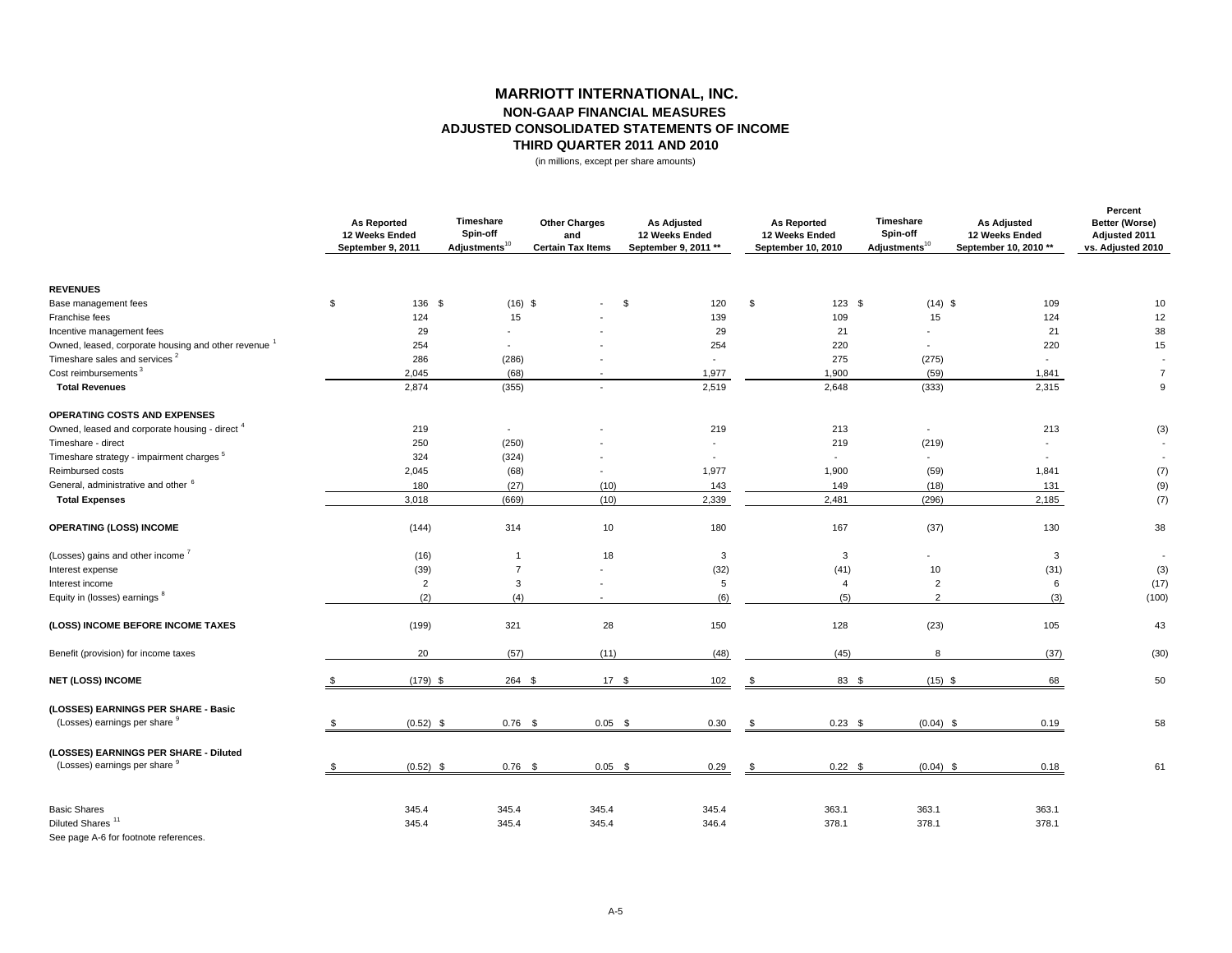# **MARRIOTT INTERNATIONAL, INC. NON-GAAP FINANCIAL MEASURES ADJUSTED CONSOLIDATED STATEMENTS OF INCOME**

(in millions, except per share amounts)

- \*\* Denotes non-GAAP financial measures. Please see pages A-21 and A-22 for additional information about our reasons for providing these alternative financial measures and limitations on their use.
- <sup>1</sup> Owned, leased, corporate housing and other revenue includes revenue from the properties we own or lease, revenue from our corporate housing business, termination fees, branding fees and other revenue.
- 2 – *Timeshare sales and services* includes total timeshare revenue except for base management fees and cost reimbursements.
- 3 – *Cost reimbursements* include reimbursements from properties for Marriott-funded operating expenses.
- <sup>4</sup> Owned, leased and corporate housing direct expenses include operating expenses related to our owned or leased hotels, including lease payments, pre-opening expenses and depreciation, plus expenses related to our corporate housing business.
- $5 -$  Reflects the following 2011 third quarter impairments: inventory \$256 million, land \$62 million, and other impairments \$6 million, all of which are allocated to the Timeshare segment.
- <sup>6</sup> General, administrative and other expenses include the overhead costs allocated to our segments, and our corporate overhead costs and general expenses.
- <sup>7</sup> Gains (losses) and other income includes gains and losses on: the sale of real estate, note sales or repayments (except timeshare note securitizations), the sale or other-than-temporary impairment of joint ventures and investments, debt extinguishments, and income from cost method joint ventures.
- 8 *Equity in (losses) earnings* includes our equity in earnings or losses of unconsolidated equity method joint ventures.
- 9 Earnings per share plus adjustment items may not equal earnings per share as adjusted due to rounding.
- <sup>10</sup> The adjusted consolidated statements of income are presented as if the Timeshare spin-off had occurred on January 2, 2010.
- $11$  Basic and fully diluted weighted average shares outstanding used to calculate earnings per share for the period in which we had a loss are the same because inclusion of additional equivalents would be anti-dilutive.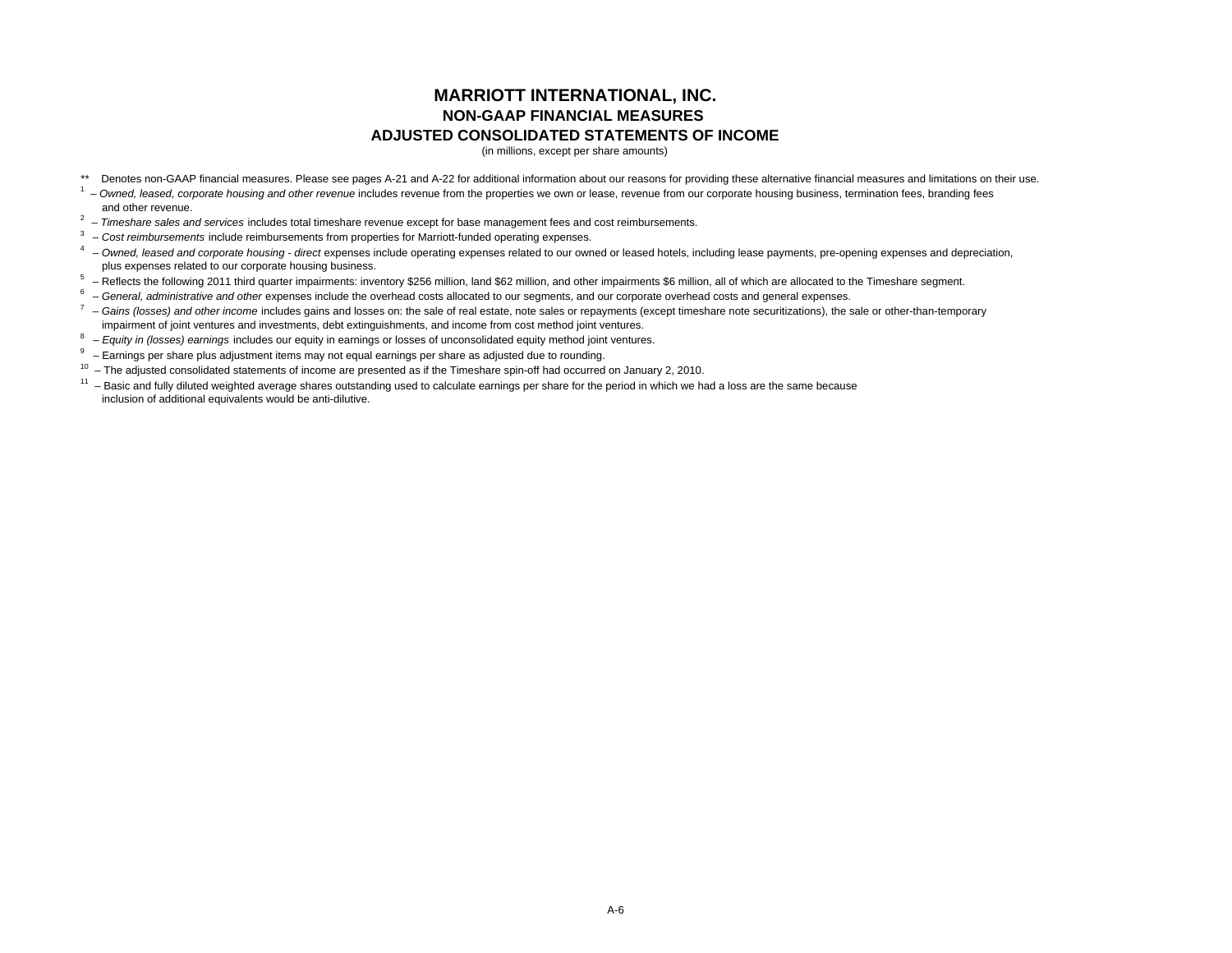## **MARRIOTT INTERNATIONAL, INC. TOTAL LODGING PRODUCTS 1**

|                                      |                      | <b>Number of Properties</b> |                          |                      | <b>Number of Rooms/Suites</b> |                          |
|--------------------------------------|----------------------|-----------------------------|--------------------------|----------------------|-------------------------------|--------------------------|
| <b>Brand</b>                         | December 30,<br>2011 | December 31,<br>2010        | vs. December 31,<br>2010 | December 30,<br>2011 | December 31,<br>2010          | vs. December 31,<br>2010 |
| <b>Domestic Full-Service</b>         |                      |                             |                          |                      |                               |                          |
| <b>Marriott Hotels &amp; Resorts</b> | 353                  | 357                         | (4)                      | 142,881              | 143,349                       | (468)                    |
| Renaissance Hotels                   | 80                   | 78                          | 2                        | 29,229               | 28,288                        | 941                      |
| Autograph Collection                 | 17                   | 13                          | 4                        | 5,207                | 3,828                         | 1,379                    |
| <b>Domestic Limited-Service</b>      |                      |                             |                          |                      |                               |                          |
| Courtyard                            | 805                  | 795                         | 10                       | 113,413              | 111,634                       | 1,779                    |
| Fairfield Inn & Suites               | 667                  | 648                         | 19                       | 60,392               | 58,510                        | 1,882                    |
| SpringHill Suites                    | 285                  | 273                         | 12                       | 33,466               | 31,961                        | 1,505                    |
| Residence Inn                        | 597                  | 595                         | $\overline{2}$           | 72,076               | 71,571                        | 505                      |
| <b>TownePlace Suites</b>             | 200                  | 192                         | 8                        | 20,048               | 19,320                        | 728                      |
| International                        |                      |                             |                          |                      |                               |                          |
| <b>Marriott Hotels &amp; Resorts</b> | 202                  | 197                         | 5                        | 62,714               | 60,670                        | 2,044                    |
| Renaissance Hotels                   | 74                   | 68                          | 6                        | 23,737               | 22,720                        | 1,017                    |
| Autograph Collection                 | 5                    | $\overline{a}$              | 5                        | 548                  |                               | 548                      |
| Courtyard                            | 108                  | 97                          | 11                       | 21,306               | 19,435                        | 1,871                    |
| Fairfield Inn & Suites               | 13                   | 10                          | 3                        | 1,568                | 1,235                         | 333                      |
| SpringHill Suites                    | $\overline{2}$       | $\mathbf{1}$                | $\mathbf{1}$             | 299                  | 124                           | 175                      |
| Residence Inn                        | 20                   | 18                          | $\overline{2}$           | 2,791                | 2,559                         | 232                      |
| <b>TownePlace Suites</b>             | $\mathbf{1}$         | $\mathbf{1}$                | $\blacksquare$           | 105                  | 105                           |                          |
| <b>Marriott Executive Apartments</b> | 23                   | 23                          |                          | 3,700                | 3,775                         | (75)                     |
| Luxury                               |                      |                             |                          |                      |                               |                          |
| The Ritz-Carlton - Domestic          | 39                   | 39                          |                          | 11,587               | 11,587                        |                          |
| The Ritz-Carlton - International     | 39                   | 35                          | 4                        | 11,996               | 10,457                        | 1,539                    |
| <b>Bulgari Hotels &amp; Resorts</b>  | $\overline{2}$       | $\overline{2}$              |                          | 117                  | 117                           |                          |
| Edition                              | $\mathbf{1}$         | 1                           |                          | 78                   | 353                           | (275)                    |
| The Ritz-Carlton Residential         | 32                   | 28                          | 4                        | 3,838                | 3,085                         | 753                      |
| The Ritz-Carlton Serviced Apartments | $\overline{4}$       | 3                           | $\mathbf{1}$             | 579                  | 458                           | 121                      |
| <b>Unconsolidated Joint Ventures</b> |                      |                             |                          |                      |                               |                          |
| <b>AC Hotels by Marriott</b>         | 80                   |                             | 80                       | 8,371                |                               | 8,371                    |
| Autograph Collection                 | 5                    |                             | 5                        | 350                  |                               | 350                      |
| Timeshare <sup>2</sup>               | 64                   | 71                          | (7)                      | 12,800               | 12,963                        | (163)                    |
| <b>Total</b>                         | 3,718                | 3,545                       | 173                      | 643,196              | 618,104                       | 25,092                   |

<sup>1</sup> Total Lodging Products excludes the 2,166 and 2,043 corporate housing rental units as of December 30, 2011 and December 31, 2010, respectively.

 $^2$  The methodology used to report the number of timeshare properties and rooms/suites changed in Q4 2011 as a result of the Timeshare spin-off.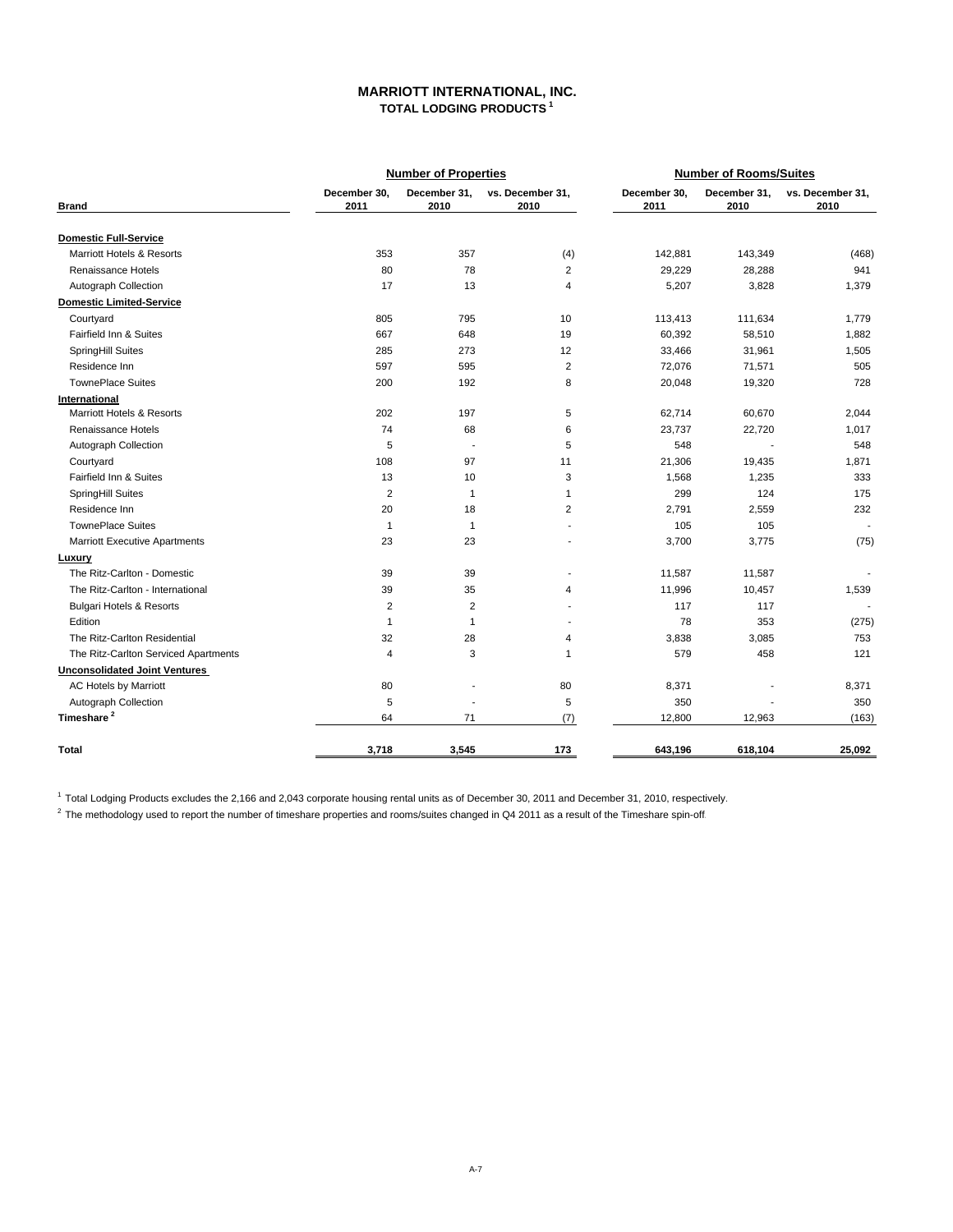### **MARRIOTT INTERNATIONAL, INC. KEY LODGING STATISTICS** Constant \$

# **Four Months Ended December 31, 2011 and December 31, 2010 REVPAR COCUPAR OCCUPACTER Average Daily Rate Region 2011 vs. 2010 2011 vs. 2010 2011 vs. 2010** Caribbean & Latin America \$128.66 10.9% 69.8% 2.1% pts. \$184.44 7.5% Europe \$131.66 1.3% 73.7% -1.6% pts. \$178.72 3.5% Middle East & Africa  $$89.50$  -8.4% 62.5% -9.5% pts. \$143.11 5.5% Asia Pacific \$108.11 11.1% 75.2% 4.0% pts. \$143.78 5.3% **Regional Composite<sup>2</sup> \$120.51 4.2% 72.6% -0.2% pts. \$166.01 4.5% International Luxury3 \$204.50 5.5% 63.7% -1.7% pts. \$321.28 8.4% Total International<sup>4</sup> \$130.93 4.5% 71.5% -0.4% pts. \$183.16 5.0% Worldwide<sup>5</sup> \$112.21 5.6% 69.0% 1.2% pts. \$162.69 3.7%**

## **Comparable Company-Operated International Properties<sup>1</sup>**

### **Comparable Systemwide International Properties<sup>1</sup>**

|                                        |          | Four Months Ended December 31, 2011 and December 31, 2010 |       |               |          |                           | vs. 2010 |  |  |  |  |  |  |
|----------------------------------------|----------|-----------------------------------------------------------|-------|---------------|----------|---------------------------|----------|--|--|--|--|--|--|
|                                        |          | <b>REVPAR</b>                                             |       | Occupancy     |          | <b>Average Daily Rate</b> |          |  |  |  |  |  |  |
| Region                                 | 2011     | vs. 2010                                                  | 2011  |               | vs. 2010 | 2011                      |          |  |  |  |  |  |  |
| Caribbean & Latin America              | \$107.09 | 9.4%                                                      | 66.6% | 1.3%          | pts.     | \$160.74                  | 7.3%     |  |  |  |  |  |  |
| Europe                                 | \$127.56 | 1.6%                                                      | 73.5% | $-1.2%$       | pts.     | \$173.65                  | 3.3%     |  |  |  |  |  |  |
| Middle East & Africa                   | \$86.04  | $-8.5%$                                                   | 61.5% | -9.1%         | pts.     | \$139.83                  | 5.1%     |  |  |  |  |  |  |
| Asia Pacific                           | \$117.75 | 8.4%                                                      | 75.2% | 3.4%          | pts.     | \$156.56                  | 3.4%     |  |  |  |  |  |  |
| <b>Regional Composite</b> <sup>2</sup> | \$118.25 | 3.9%                                                      | 71.9% | $-0.1\%$ pts. |          | \$164.44                  | 4.1%     |  |  |  |  |  |  |
| International Luxury <sup>3</sup>      | \$204.50 | 5.5%                                                      | 63.7% | $-1.7%$ pts.  |          | \$321.28                  | 8.4%     |  |  |  |  |  |  |
| Total International <sup>4</sup>       | \$126.88 | 4.1%                                                      | 71.1% | $-0.3%$ pts.  |          | \$178.49                  | 4.5%     |  |  |  |  |  |  |
| Worldwide <sup>5</sup>                 | \$91.90  | 5.9%                                                      | 67.5% | 1.6% pts.     |          | \$136.12                  | 3.3%     |  |  |  |  |  |  |

 $1$  We report financial results on a period basis and international statistics on a monthly basis. Statistics are in constant dollars for September through December. International includes properties located outside the United States and Canada, except for Worldwide which includes the United States.

<sup>2</sup> Regional information includes the Marriott Hotels & Resorts, Renaissance Hotels and Courtyard brands.<br><sup>3</sup> International Luxury includes The Bitz Carlies preparties eutside of the United States and Conade and

 $3$  International Luxury includes The Ritz-Carlton properties outside of the United States and Canada and Bulgari Hotels & Resorts.

<sup>4</sup> Includes Regional Composite and International Luxury.

5 Includes international statistics for the four calendar months ended December 31, 2011 and December 31, 2010, and the United States statistics for the sixteen weeks ended December 30, 2011 and December 31, 2010. Includes the Marriott Hotels & Resorts, Renaissance Hotels, The Ritz-Carlton, Bulgari Hotels & Resorts, Residence Inn, Courtyard, Fairfield Inn & Suites, TownePlace Suites, and SpringHill Suites brands.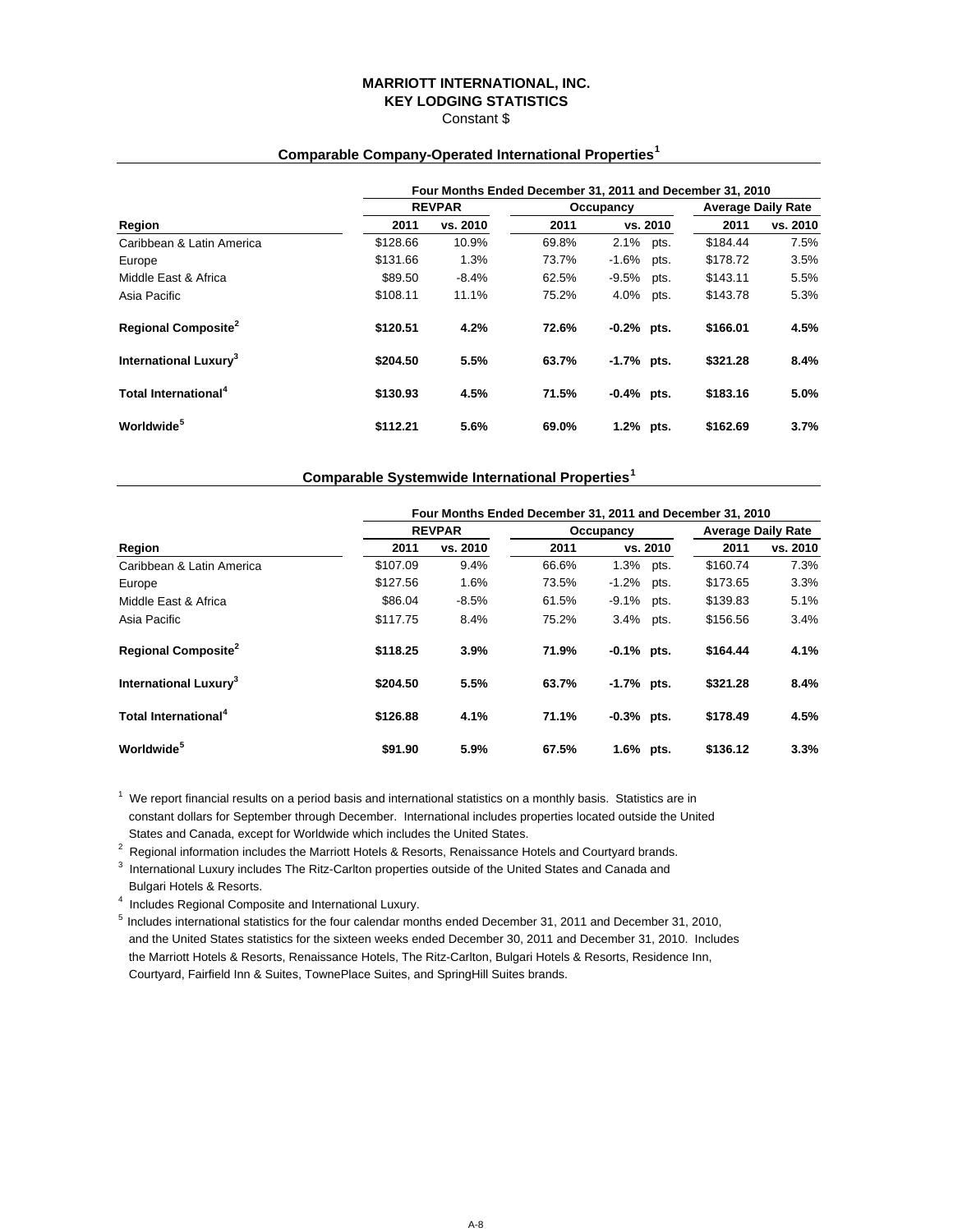### **MARRIOTT INTERNATIONAL, INC. KEY LODGING STATISTICS** Constant \$

# **Twelve Months Ended December 31, 2011 and December 31, 2010 REVPAR COCUPAR OCCUPACTER Average Daily Rate Region 2011 vs. 2010 2011 vs. 2010 2011 vs. 2010** Caribbean & Latin America \$133.29 10.6% 72.6% 2.8% pts. \$183.64 6.4% Europe \$128.21 5.0% 73.2% 0.1% pts. \$175.20 4.8% Middle East & Africa  $$83.11$  -9.3% 58.8% -11.0% pts. \$141.22 7.6% Asia Pacific \$100.69 14.8% 73.1% 5.6% pts. \$137.80 5.9% **Regional Composite<sup>2</sup> \$116.67 7.0% 71.8% 1.1% pts. \$162.58 5.4% International Luxury3 \$199.53 6.2% 63.8% -0.5% pts. \$312.52 7.0% Total International<sup>4</sup> \$126.96 6.9% 70.8% 0.9% pts. \$179.38 5.5% Worldwide<sup>5</sup> \$111.26 6.4% 70.3% 1.5% pts. \$158.15 4.1%**

# **Comparable Company-Operated International Properties<sup>1</sup>**

### **Comparable Systemwide International Properties<sup>1</sup>**

|                                        |          | Twelve Months Ended December 31, 2011 and December 31, 2010 |       |              |          |                           |          |
|----------------------------------------|----------|-------------------------------------------------------------|-------|--------------|----------|---------------------------|----------|
|                                        |          | <b>REVPAR</b>                                               |       | Occupancy    |          | <b>Average Daily Rate</b> |          |
| Region                                 | 2011     | vs. 2010                                                    | 2011  |              | vs. 2010 | 2011                      | vs. 2010 |
| Caribbean & Latin America              | \$113.14 | 9.9%                                                        | 69.3% | 2.3%         | pts.     | \$163.29                  | 6.2%     |
| Europe                                 | \$123.95 | 5.3%                                                        | 72.3% | 0.5%         | pts.     | \$171.34                  | 4.6%     |
| Middle East & Africa                   | \$80.55  | $-8.5%$                                                     | 58.4% | -9.7%        | pts.     | \$137.92                  | 6.7%     |
| Asia Pacific                           | \$106.97 | 10.3%                                                       | 72.6% | 4.4%         | pts.     | \$147.36                  | 3.6%     |
| <b>Regional Composite</b> <sup>2</sup> | \$114.03 | 6.4%                                                        | 70.8% | 1.1% pts.    |          | \$161.01                  | 4.7%     |
| International Luxury <sup>3</sup>      | \$199.53 | 6.2%                                                        | 63.8% | $-0.5%$ pts. |          | \$312.52                  | 7.0%     |
| Total International <sup>4</sup>       | \$122.59 | 6.3%                                                        | 70.1% | 0.9% pts.    |          | \$174.82                  | 4.9%     |
| Worldwide <sup>5</sup>                 | \$92.69  | 6.4%                                                        | 69.6% | 2.0% pts.    |          | \$133.26                  | 3.4%     |

 $1$  We report financial results on a period basis and international statistics on a monthly basis. Statistics are in constant dollars for January through December. International includes properties located outside the United States and Canada, except for Worldwide which includes the United States.

<sup>2</sup> Regional information includes the Marriott Hotels & Resorts, Renaissance Hotels and Courtyard brands.<br><sup>3</sup> International Luxury includes The Bitz Carlies preparties eutside of the United States and Conade and

 $3$  International Luxury includes The Ritz-Carlton properties outside of the United States and Canada and Bulgari Hotels & Resorts.

<sup>4</sup> Includes Regional Composite and International Luxury.

5 Includes international statistics for the twelve calendar months ended December 31, 2011 and December 31, 2010, and the United States statistics for the fifty-two weeks ended December 30, 2011 and December 31, 2010. Includes the Marriott Hotels & Resorts, Renaissance Hotels, The Ritz-Carlton, Bulgari Hotels & Resorts, Residence Inn, Courtyard, Fairfield Inn & Suites, TownePlace Suites, and SpringHill Suites brands.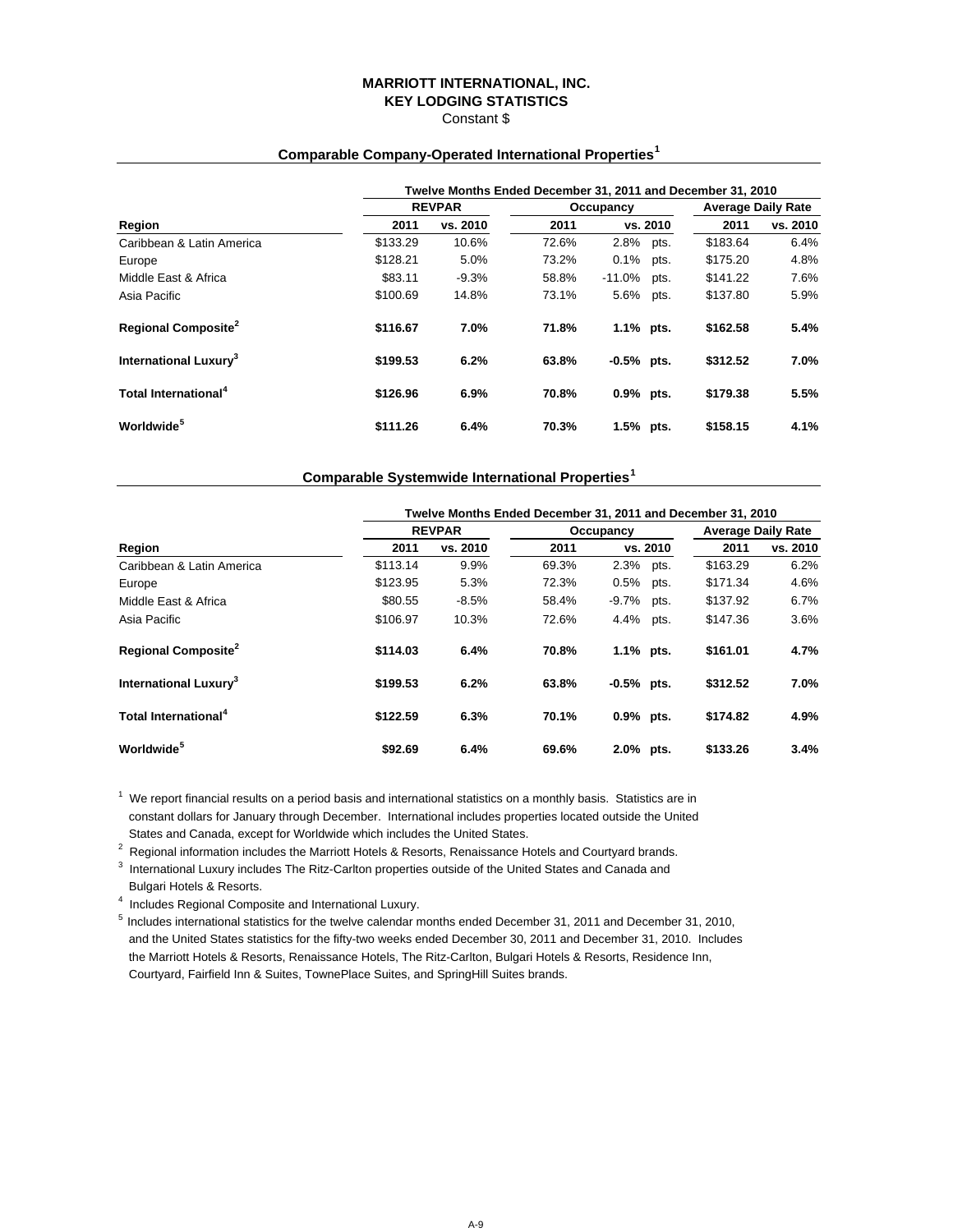# **MARRIOTT INTERNATIONAL, INC. KEY LODGING STATISTICS**

# **Comparable Company-Operated North American Properties1**

|                                                             |          |               |       |           |      | Sixteen Weeks Ended December 30, 2011 and December 31, 2010 |          |  |  |  |  |  |  |
|-------------------------------------------------------------|----------|---------------|-------|-----------|------|-------------------------------------------------------------|----------|--|--|--|--|--|--|
|                                                             |          | <b>REVPAR</b> |       | Occupancy |      | <b>Average Daily Rate</b>                                   |          |  |  |  |  |  |  |
| <b>Brand</b>                                                | 2011     | vs. 2010      | 2011  | vs. 2010  |      | 2011                                                        | vs. 2010 |  |  |  |  |  |  |
| Marriott Hotels & Resorts                                   | \$116.45 | 5.0%          | 68.9% | $1.7\%$   | pts. | \$169.06                                                    | 2.4%     |  |  |  |  |  |  |
| Renaissance Hotels                                          | \$112.91 | 6.6%          | 68.5% | 3.1%      | pts. | \$164.80                                                    | $1.7\%$  |  |  |  |  |  |  |
| Composite North American Full-Service <sup>2</sup>          | \$115.79 | 5.3%          | 68.8% | 2.0% pts. |      | \$168.27                                                    | 2.3%     |  |  |  |  |  |  |
| The Ritz-Carlton <sup>3</sup>                               | \$203.45 | 9.3%          | 66.0% | $1.1\%$   | pts. | \$308.44                                                    | 7.5%     |  |  |  |  |  |  |
| Composite North American Full-Service & Luxury <sup>4</sup> | \$126.20 | 6.0%          | 68.5% | 1.9% pts. |      | \$184.31                                                    | 3.2%     |  |  |  |  |  |  |
| Residence Inn                                               | \$84.60  | 4.6%          | 72.3% | $0.7\%$   | pts. | \$117.02                                                    | 3.6%     |  |  |  |  |  |  |
| Courtyard                                                   | \$73.08  | 7.5%          | 64.8% | 2.4%      | pts. | \$112.85                                                    | 3.5%     |  |  |  |  |  |  |
| <b>TownePlace Suites</b>                                    | \$53.59  | 14.3%         | 70.4% | 5.3%      | pts. | \$76.10                                                     | 5.6%     |  |  |  |  |  |  |
| SpringHill Suites                                           | \$63.60  | 5.5%          | 64.7% | 1.4%      | pts. | \$98.29                                                     | 3.2%     |  |  |  |  |  |  |
| Composite North American Limited-Service <sup>5</sup>       | \$74.53  | 6.6%          | 67.2% | 1.9% pts. |      | \$110.90                                                    | 3.6%     |  |  |  |  |  |  |
| Composite - All <sup>6</sup>                                | \$104.52 | 6.2%          | 67.9% | 1.9% pts. |      | \$153.84                                                    | 3.2%     |  |  |  |  |  |  |

## **Comparable Systemwide North American Properties1**

|                                                             |          |               | Sixteen Weeks Ended December 30, 2011 and December 31, 2010 |           |      |          |                           |  |  |  |  |  |  |
|-------------------------------------------------------------|----------|---------------|-------------------------------------------------------------|-----------|------|----------|---------------------------|--|--|--|--|--|--|
|                                                             |          | <b>REVPAR</b> |                                                             | Occupancy |      |          | <b>Average Daily Rate</b> |  |  |  |  |  |  |
| Brand                                                       | 2011     | vs. 2010      | 2011                                                        | vs. 2010  |      | 2011     | vs. 2010                  |  |  |  |  |  |  |
| <b>Marriott Hotels &amp; Resorts</b>                        | \$100.36 | 5.0%          | 65.7%                                                       | $1.4\%$   | pts. | \$152.67 | 2.8%                      |  |  |  |  |  |  |
| Renaissance Hotels                                          | \$100.60 | 6.2%          | 67.2%                                                       | 2.1%      | pts. | \$149.60 | 2.8%                      |  |  |  |  |  |  |
| Composite North American Full-Service <sup>2</sup>          | \$100.41 | 5.2%          | 66.0%                                                       | 1.5% pts. |      | \$152.11 | 2.8%                      |  |  |  |  |  |  |
| The Ritz-Carlton <sup>3</sup>                               | \$203.45 | 9.3%          | 66.0%                                                       | 1.1%      | pts. | \$308.44 | 7.5%                      |  |  |  |  |  |  |
| Composite North American Full-Service & Luxury <sup>4</sup> | \$107.71 | 5.8%          | 66.0%                                                       | 1.5% pts. |      | \$163.18 | 3.4%                      |  |  |  |  |  |  |
| Residence Inn                                               | \$85.20  | 5.2%          | 73.9%                                                       | 1.3%      | pts. | \$115.35 | 3.3%                      |  |  |  |  |  |  |
| Courtvard                                                   | \$74.39  | 7.2%          | 65.4%                                                       | 2.4%      | pts. | \$113.71 | 3.3%                      |  |  |  |  |  |  |
| Fairfield Inn & Suites                                      | \$56.65  | 9.5%          | 63.0%                                                       | 3.1%      | pts. | \$89.91  | 4.2%                      |  |  |  |  |  |  |
| <b>TownePlace Suites</b>                                    | \$57.78  | 8.9%          | 69.0%                                                       | 2.5%      | pts. | \$83.80  | 4.9%                      |  |  |  |  |  |  |
| <b>SpringHill Suites</b>                                    | \$64.36  | 7.1%          | 65.5%                                                       | $2.7\%$   | pts. | \$98.20  | 2.6%                      |  |  |  |  |  |  |
| Composite North American Limited-Service <sup>5</sup>       | \$71.48  | 7.0%          | 67.3%                                                       | 2.3% pts. |      | \$106.21 | 3.4%                      |  |  |  |  |  |  |
| Composite - All <sup>6</sup>                                | \$85.04  | 6.4%          | 66.8%                                                       | 2.0% pts. |      | \$127.29 | 3.2%                      |  |  |  |  |  |  |

<sup>1</sup> Statistics include only properties located in the United States.

 $2$  Includes the Marriott Hotels & Resorts and Renaissance Hotels brands.

<sup>3</sup> Statistics for The Ritz-Carlton are for September through December.

<sup>4</sup> Includes the Marriott Hotels & Resorts, Renaissance Hotels and The Ritz-Carlton brands.<br><sup>5</sup> Includes the Residence Inc. Courtuard, Feitfield Inc. 8 Suites, Tourselless Suitse and Sar

 $<sup>5</sup>$  Includes the Residence Inn, Courtyard, Fairfield Inn & Suites, TownePlace Suites and SpringHill Suites brands.</sup>

<sup>6</sup> Includes the Marriott Hotels & Resorts, Renaissance Hotels, The Ritz-Carlton, Residence Inn, Courtyard,

Fairfield Inn & Suites, TownePlace Suites, and SpringHill Suites brands.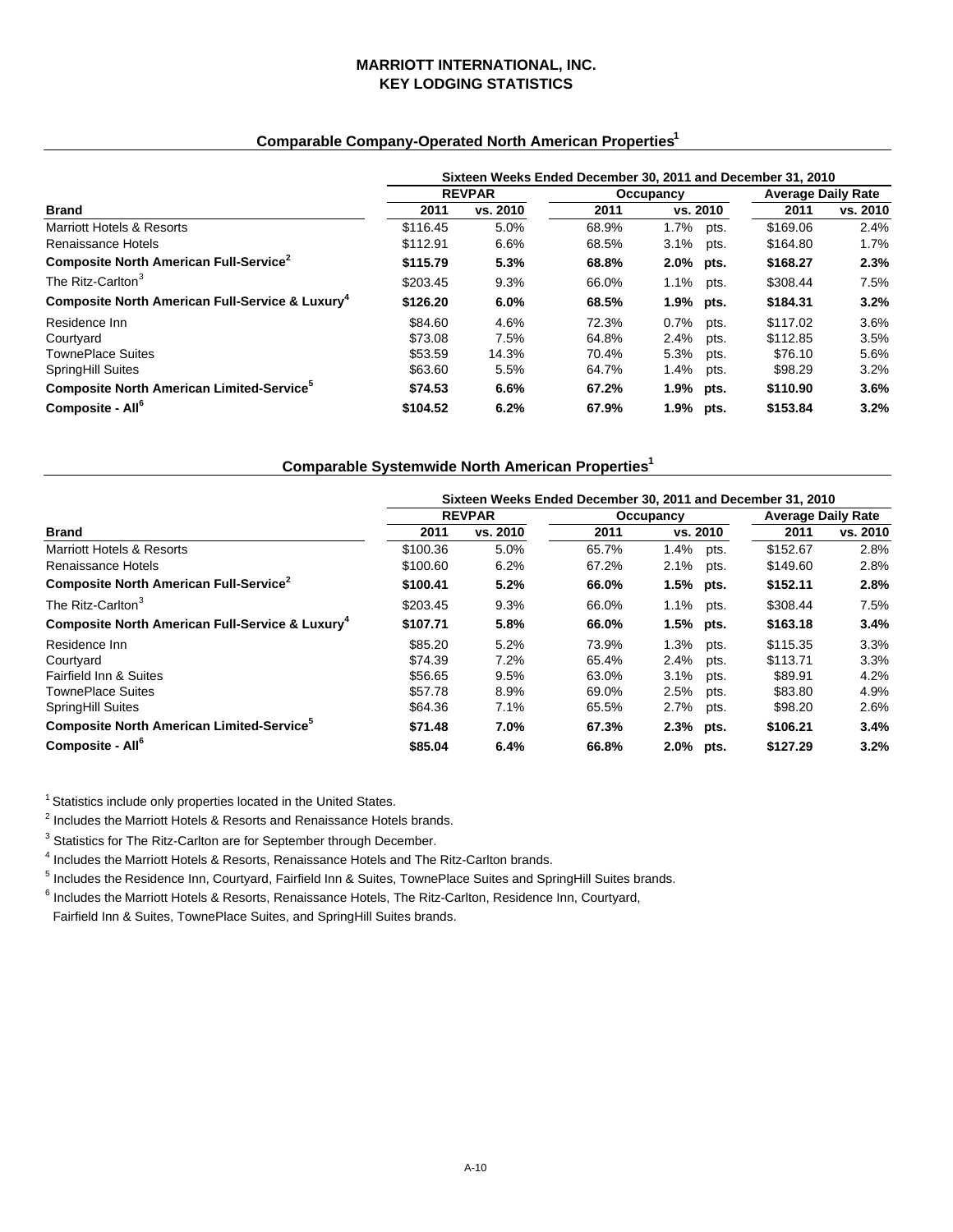# **MARRIOTT INTERNATIONAL, INC. KEY LODGING STATISTICS**

# **Comparable Company-Operated North American Properties1**

|                                                             |          |               |       |           |      | Fifty-two Weeks Ended December 30, 2011 and December 31, 2010 |                           |  |  |  |  |  |
|-------------------------------------------------------------|----------|---------------|-------|-----------|------|---------------------------------------------------------------|---------------------------|--|--|--|--|--|
|                                                             |          | <b>REVPAR</b> |       | Occupancy |      |                                                               | <b>Average Daily Rate</b> |  |  |  |  |  |
| <b>Brand</b>                                                | 2011     | vs. 2010      | 2011  | vs. 2010  |      | 2011                                                          | vs. 2010                  |  |  |  |  |  |
| Marriott Hotels & Resorts                                   | \$116.45 | 4.6%          | 71.0% | 0.8%      | pts. | \$164.08                                                      | 3.4%                      |  |  |  |  |  |
| Renaissance Hotels                                          | \$112.55 | 6.7%          | 69.7% | 2.3%      | pts. | \$161.40                                                      | 3.1%                      |  |  |  |  |  |
| Composite North American Full-Service <sup>2</sup>          | \$115.72 | 5.0%          | 70.7% | 1.1% pts. |      | \$163.59                                                      | 3.3%                      |  |  |  |  |  |
| The Ritz-Carlton <sup>3</sup>                               | \$209.11 | 10.2%         | 69.2% | 2.4%      | pts. | \$302.31                                                      | 6.3%                      |  |  |  |  |  |
| Composite North American Full-Service & Luxury <sup>4</sup> | \$126.07 | 5.9%          | 70.6% | 1.3% pts. |      | \$178.65                                                      | 4.0%                      |  |  |  |  |  |
| Residence Inn                                               | \$88.09  | 4.0%          | 75.1% | 1.2%      | pts. | \$117.25                                                      | 2.4%                      |  |  |  |  |  |
| Courtyard                                                   | \$74.90  | 7.7%          | 67.2% | 2.8%      | pts. | \$111.42                                                      | 3.2%                      |  |  |  |  |  |
| Fairfield Inn & Suites                                      | \$71.04  | 10.8%         | 79.0% | 0.5%      | pts. | \$89.94                                                       | 10.1%                     |  |  |  |  |  |
| <b>TownePlace Suites</b>                                    | \$54.32  | 10.7%         | 71.9% | 4.8%      | pts. | \$75.52                                                       | 3.3%                      |  |  |  |  |  |
| <b>SpringHill Suites</b>                                    | \$66.69  | 8.3%          | 66.9% | 2.5%      | pts. | \$99.71                                                       | 4.2%                      |  |  |  |  |  |
| Composite North American Limited-Service <sup>5</sup>       | \$76.86  | 6.7%          | 69.7% | 2.4% pts. |      | \$110.34                                                      | $3.0\%$                   |  |  |  |  |  |
| Composite - All <sup>6</sup>                                | \$105.28 | 6.2%          | 70.2% | 1.8% pts. |      | \$150.00                                                      | 3.5%                      |  |  |  |  |  |

# **Comparable Systemwide North American Properties1**

|                                                                                              | Fifty-two Weeks Ended December 30, 2011 and December 31, 2010 |               |                |                        |      |                           |              |  |  |
|----------------------------------------------------------------------------------------------|---------------------------------------------------------------|---------------|----------------|------------------------|------|---------------------------|--------------|--|--|
|                                                                                              |                                                               | <b>REVPAR</b> |                | Occupancy              |      | <b>Average Daily Rate</b> |              |  |  |
| <b>Brand</b>                                                                                 | 2011                                                          | vs. 2010      | 2011           | vs. 2010               |      | 2011                      | vs. 2010     |  |  |
| <b>Marriott Hotels &amp; Resorts</b>                                                         | \$102.28                                                      | 5.0%          | 68.2%          | 1.1%                   | pts. | \$149.94                  | 3.3%         |  |  |
| Renaissance Hotels                                                                           | \$101.24                                                      | 6.3%          | 69.0%          | 1.9%                   | pts. | \$146.74                  | 3.3%         |  |  |
| Composite North American Full-Service <sup>2</sup>                                           | \$102.10                                                      | 5.2%          | 68.4%          | $1.3\%$ pts.           |      | \$149.36                  | 3.3%         |  |  |
| The Ritz-Carlton <sup>3</sup><br>Composite North American Full-Service & Luxury <sup>4</sup> | \$209.11<br>\$109.14                                          | 10.2%<br>5.8% | 69.2%<br>68.4% | 2.4% pts.<br>1.3% pts. |      | \$302.31<br>\$159.53      | 6.3%<br>3.7% |  |  |
| Residence Inn                                                                                | \$88.47                                                       | 5.2%          | 76.7%          | 1.7%                   | pts. | \$115.41                  | 2.9%         |  |  |
| Courtyard                                                                                    | \$77.03                                                       | 7.0%          | 68.1%          | 2.5%                   | pts. | \$113.19                  | 3.0%         |  |  |
| Fairfield Inn & Suites                                                                       | \$58.92                                                       | 9.1%          | 65.8%          | 3.1%                   | pts. | \$89.57                   | 3.9%         |  |  |
| <b>TownePlace Suites</b>                                                                     | \$60.15                                                       | 9.3%          | 72.1%          | $3.7\%$                | pts. | \$83.46                   | 3.7%         |  |  |
| <b>SpringHill Suites</b>                                                                     | \$67.98                                                       | 8.2%          | 68.5%          | 3.6% pts.              |      | \$99.21                   | 2.5%         |  |  |
| Composite North American Limited-Service <sup>5</sup>                                        | \$74.29                                                       | 7.0%          | 70.1%          | $2.6%$ pts.            |      | \$106.02                  | 3.0%         |  |  |
| Composite - All <sup>6</sup>                                                                 | \$87.28                                                       | 6.5%          | 69.5%          | 2.2% pts.              |      | \$125.67                  | 3.2%         |  |  |

<sup>1</sup> Statistics include only properties located in the United States.

<sup>2</sup> Includes the Marriott Hotels & Resorts and Renaissance Hotels brands.<br><sup>3</sup> Statistics for The Bitz Carlton are for January through December

<sup>3</sup> Statistics for The Ritz-Carlton are for January through December.

<sup>4</sup> Includes the Marriott Hotels & Resorts, Renaissance Hotels and The Ritz-Carlton brands.<br><sup>5</sup> Includes the Residence Inc. Courtuard, Feitfield Inc. 8 Suites, Tourselless Suitse and Sar

 $<sup>5</sup>$  Includes the Residence Inn, Courtyard, Fairfield Inn & Suites, TownePlace Suites and SpringHill Suites brands.</sup>

<sup>6</sup> Includes the Marriott Hotels & Resorts, Renaissance Hotels, The Ritz-Carlton, Residence Inn, Courtyard, Fairfield Inn & Suites, TownePlace Suites, and SpringHill Suites brands.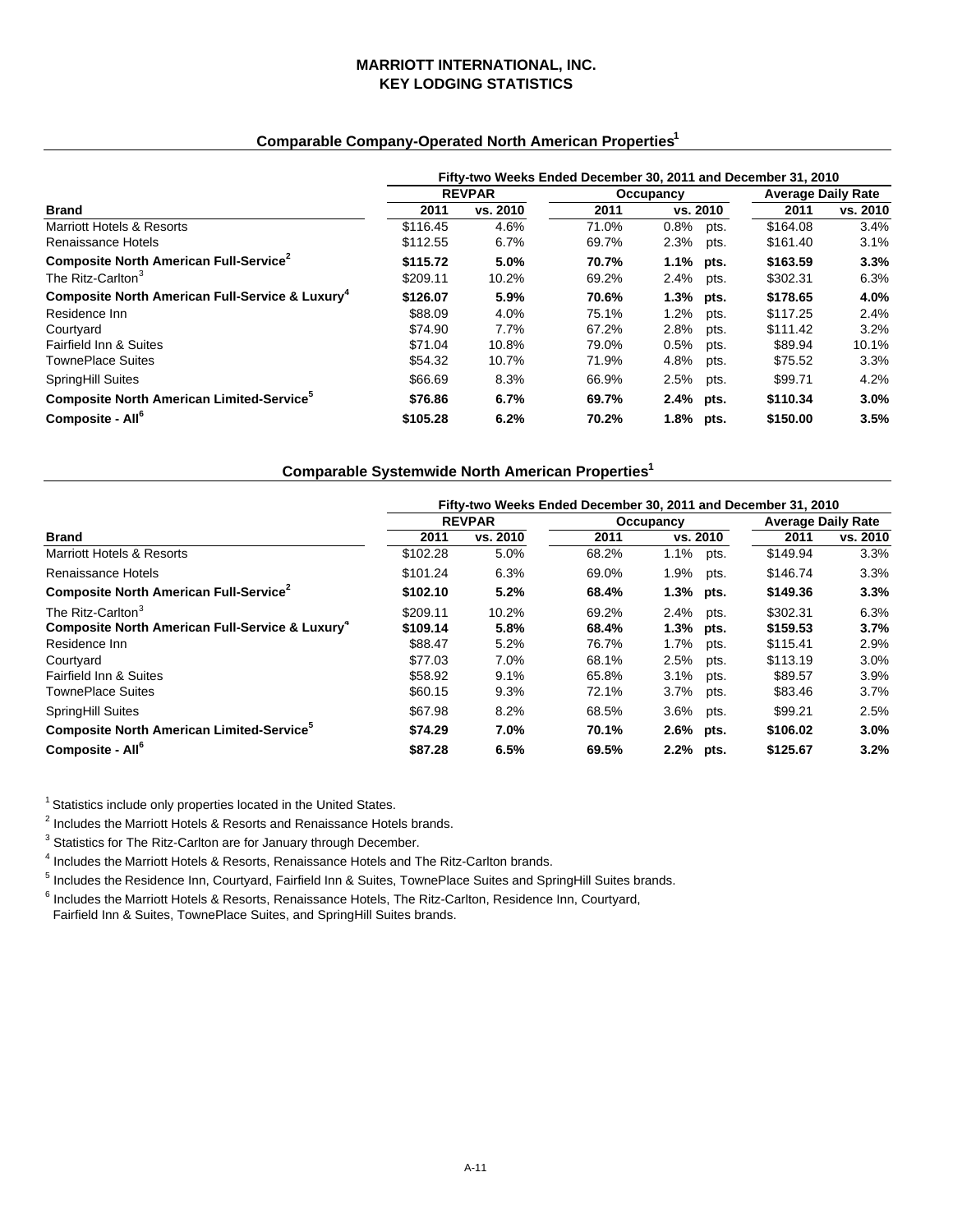### **MARRIOTT INTERNATIONAL, INC. NON-GAAP FINANCIAL MEASURES EBITDA AND ADJUSTED EBITDA FOURTH QUARTER 2011 AND 2010**

(\$ in millions)

|                                                                  |  | <b>As Reported</b><br>16 Weeks Ended<br>December 30, 2011 |  | <b>Timeshare Spin-off</b><br><b>Adjustments</b><br>16 Weeks Ended<br>December 30, 2011 | <b>As Adjusted</b><br>16 Weeks Ended<br>December 30, 2011 ** |     |  |
|------------------------------------------------------------------|--|-----------------------------------------------------------|--|----------------------------------------------------------------------------------------|--------------------------------------------------------------|-----|--|
| Net Income                                                       |  | 141                                                       |  | 18                                                                                     |                                                              | 159 |  |
| Interest expense                                                 |  | 47                                                        |  | (5)                                                                                    |                                                              | 42  |  |
| Tax provision (benefit)                                          |  | 61                                                        |  | (4)                                                                                    |                                                              | 57  |  |
| Depreciation and amortization                                    |  | 52                                                        |  | (5)                                                                                    |                                                              | 47  |  |
| Less: Depreciation reimbursed by third-party owners              |  | (4)                                                       |  |                                                                                        |                                                              | (4) |  |
| Interest expense from unconsolidated joint ventures              |  | 5                                                         |  |                                                                                        |                                                              | 5   |  |
| Depreciation and amortization from unconsolidated joint ventures |  | 10                                                        |  |                                                                                        |                                                              | 10  |  |
| <b>EBITDA**</b>                                                  |  | 312                                                       |  |                                                                                        |                                                              | 316 |  |
|                                                                  |  |                                                           |  |                                                                                        |                                                              |     |  |

## **Increase over 2010 Adjusted EBITDA 12%**

|                                                                  |  | <b>As Reported</b><br>16 Weeks Ended<br>December 31, 2010 |    | <b>Timeshare Spin-off</b><br>Adjustments<br>16 Weeks Ended<br>December 31, 2010 |    | <b>Other Charges</b><br>16 Weeks Ended<br>December 31, 2010 |  | <b>As Adjusted</b><br>16 Weeks Ended<br>December 31, 2010 ** |  |
|------------------------------------------------------------------|--|-----------------------------------------------------------|----|---------------------------------------------------------------------------------|----|-------------------------------------------------------------|--|--------------------------------------------------------------|--|
| Net Income (loss)                                                |  | 173                                                       | эħ | (13)                                                                            | £. | (25)                                                        |  | 135                                                          |  |
| Interest expense                                                 |  | 50                                                        |    | (11)                                                                            |    |                                                             |  | 39                                                           |  |
| Tax (benefit) provision                                          |  | (63)                                                      |    | (9)                                                                             |    | 123                                                         |  | 51                                                           |  |
| Depreciation and amortization                                    |  | 57                                                        |    | (11)                                                                            |    |                                                             |  | 46                                                           |  |
| Less: Depreciation reimbursed by third-party owners              |  | (3)                                                       |    |                                                                                 |    |                                                             |  | (3)                                                          |  |
| Interest expense from unconsolidated joint ventures              |  | 3                                                         |    | 3                                                                               |    |                                                             |  | 6                                                            |  |
| Depreciation and amortization from unconsolidated joint ventures |  | 8                                                         |    |                                                                                 |    |                                                             |  | 8                                                            |  |
| <b>EBITDA**</b>                                                  |  | 225                                                       |    | (41)                                                                            |    | 98                                                          |  | 282                                                          |  |

\*\* Denotes non-GAAP financial measures. Please see pages A-21 and A-22 for additional information about our reasons for providing these alternative financial measures and the limitations on their use.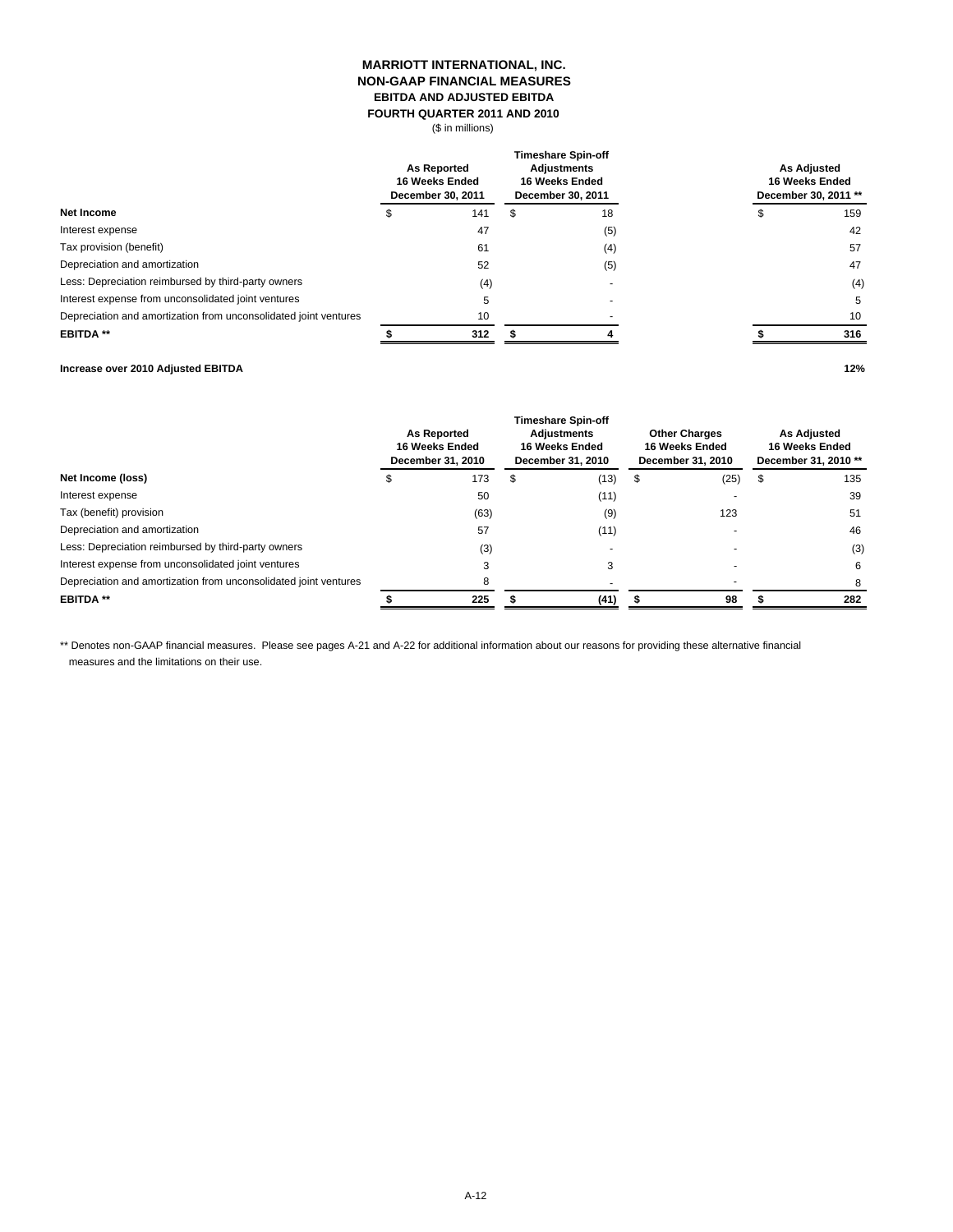#### **MARRIOTT INTERNATIONAL, INC. NON-GAAP FINANCIAL MEASURES FULL YEAR 2011 AND 2010 EBITDA AND ADJUSTED EBITDA**

(\$ in millions)

|                                                                  | <b>As Reported</b><br>52 Weeks Ended<br>December 30, 2011 |      | <b>Timeshare Spin-off</b><br><b>Adjustments</b><br>52 Weeks Ended<br>December 30, 2011 |      | <b>Other Charges</b><br>52 Weeks Ended<br>December 30, 2011 |    | <b>As Adjusted</b><br>52 Weeks Ended<br>December 30, 2011 ** |      |
|------------------------------------------------------------------|-----------------------------------------------------------|------|----------------------------------------------------------------------------------------|------|-------------------------------------------------------------|----|--------------------------------------------------------------|------|
| Net Income                                                       |                                                           | 198  | \$                                                                                     | 260  | \$.                                                         | 17 |                                                              | 475  |
| Interest expense                                                 |                                                           | 164  |                                                                                        | (29) |                                                             |    |                                                              | 135  |
| Tax provision                                                    |                                                           | 158  |                                                                                        | 40   |                                                             | 11 |                                                              | 209  |
| Depreciation and amortization                                    |                                                           | 168  |                                                                                        | (28) |                                                             |    |                                                              | 140  |
| Less: Depreciation reimbursed by third-party owners              |                                                           | (15) |                                                                                        |      |                                                             |    |                                                              | (15) |
| Interest expense from unconsolidated joint ventures              |                                                           | 18   |                                                                                        |      |                                                             |    |                                                              | 18   |
| Depreciation and amortization from unconsolidated joint ventures |                                                           | 30   |                                                                                        |      |                                                             |    |                                                              | 30   |
| <b>EBITDA**</b>                                                  |                                                           | 721  |                                                                                        | 243  |                                                             | 28 |                                                              | 992  |

#### **Increase over 2010 Adjusted EBITDA 12%**

**As Reported 52 Weeks Ended December 31, 2010 Timeshare Spin-off Adjustments 52 Weeks Ended December 31, 2010 Other Charges 52 Weeks Ended December 31, 2010 As Adjusted 52 Weeks Ended December 31, 2010 \*\* Net Income (loss) \$** 458 \$ (47) \$ (25) \$ 386 Interest expense (43) 180 - 137 Tax provision (benefit) (29) 93 123 187 Depreciation and amortization and amortization and amortization control to the control of the control of the control of the control of the control of the control of the control of the control of the control of the control Less: Depreciation reimbursed by third-party owners (11) (11) (11) (11) (11) (11) Interest expense from unconsolidated joint ventures and the state of the state of the state of the state of the state of the state of the state of the state of the state of the state of the state of the state of the state Depreciation and amortization from unconsolidated joint ventures 27 - - 27 **EBITDA \*\* \$ (157) 944 \$ 98 \$ 885 \$** 

\*\* Denotes non-GAAP financial measures. Please see pages A-21 and A-22 for additional information about our reasons for providing these alternative financial measures and the limitations on their use.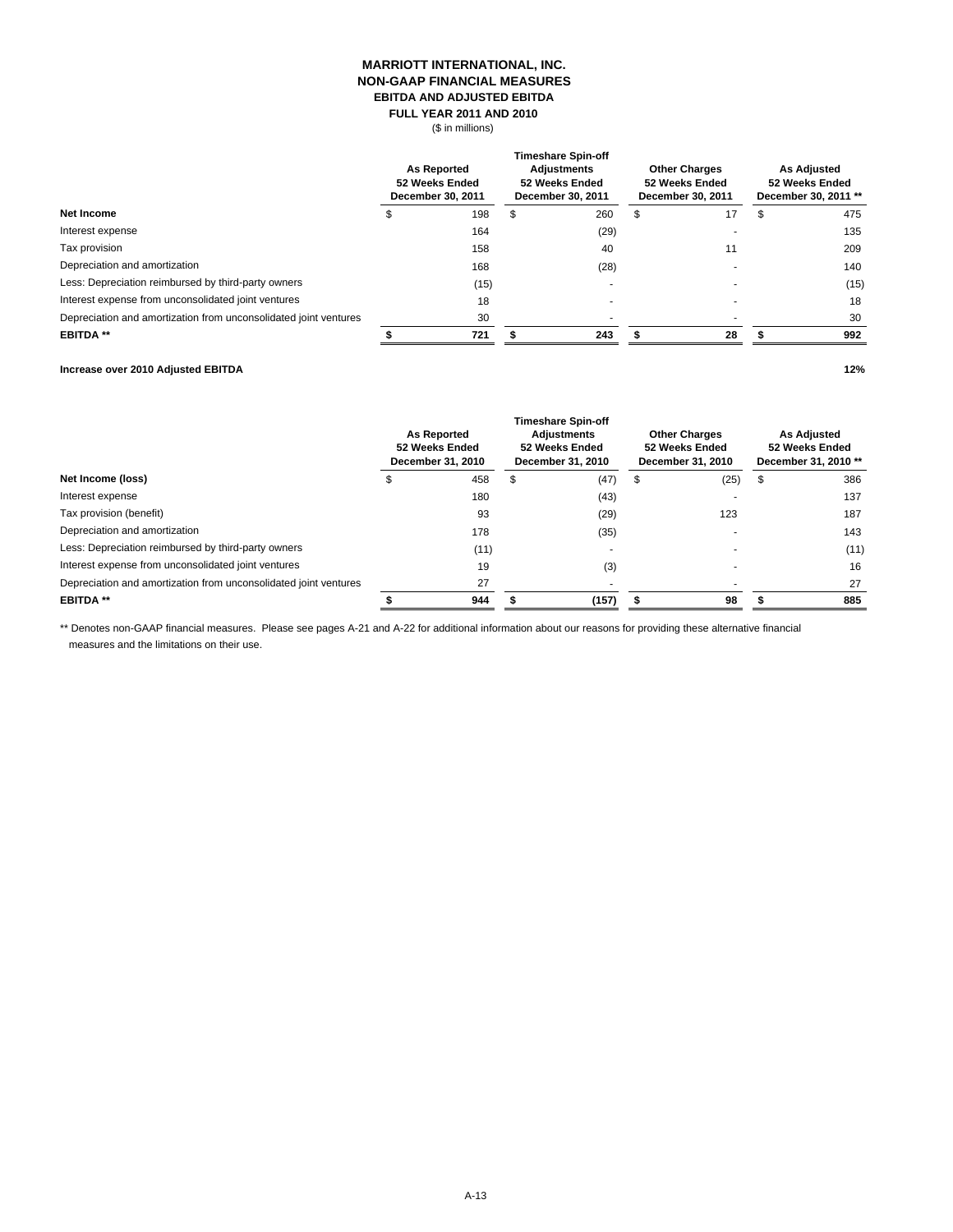### **MARRIOTT INTERNATIONAL, INC. NON-GAAP FINANCIAL MEASURES EBITDA AND ADJUSTED EBITDA FIRST QUARTER 2011 AND 2010**

(\$ in millions)

| Net Income (loss)                                                | <b>As Reported</b><br>12 Weeks Ended<br>March 25, 2011 |     | <b>Timeshare Spin-off</b><br><b>Adiustments</b><br>12 Weeks Ended<br>March 25, 2011 | <b>As Adjusted</b><br>12 Weeks Ended<br>March 25, 2011 ** |   |     |
|------------------------------------------------------------------|--------------------------------------------------------|-----|-------------------------------------------------------------------------------------|-----------------------------------------------------------|---|-----|
|                                                                  |                                                        | 101 | S                                                                                   | (13)                                                      | ъ | 88  |
| Interest expense                                                 |                                                        | 41  |                                                                                     | (9)                                                       |   | 32  |
| Tax provision (benefit)                                          |                                                        | 51  |                                                                                     | (8)                                                       |   | 43  |
| Depreciation and amortization                                    |                                                        | 35  |                                                                                     | (7)                                                       |   | 28  |
| Less: Depreciation reimbursed by third-party owners              |                                                        | (4) |                                                                                     |                                                           |   | (4) |
| Interest expense from unconsolidated joint ventures              |                                                        |     |                                                                                     |                                                           |   | 4   |
| Depreciation and amortization from unconsolidated joint ventures |                                                        |     |                                                                                     |                                                           |   | 6   |
| <b>EBITDA**</b>                                                  |                                                        | 234 |                                                                                     | (37)                                                      |   | 197 |
|                                                                  |                                                        |     |                                                                                     |                                                           |   |     |

#### **Increase over 2010 EBITDA 5%**

| Net Income (loss)                                                | <b>As Reported</b><br>12 Weeks Ended<br>March 26, 2010 | <b>Timeshare Spin-off</b><br><b>Adiustments</b><br>12 Weeks Ended<br>March 26, 2010 | <b>As Adjusted</b><br>12 Weeks Ended<br>March 26, 2010 ** |  |     |
|------------------------------------------------------------------|--------------------------------------------------------|-------------------------------------------------------------------------------------|-----------------------------------------------------------|--|-----|
|                                                                  |                                                        | 83                                                                                  | (9)                                                       |  | 74  |
| Interest expense                                                 |                                                        | 45                                                                                  | (11)                                                      |  | 34  |
| Tax provision (benefit)                                          |                                                        | 46                                                                                  | (4)                                                       |  | 42  |
| Depreciation and amortization                                    |                                                        | 39                                                                                  | (8)                                                       |  | 31  |
| Less: Depreciation reimbursed by third-party owners              |                                                        | (3)                                                                                 |                                                           |  | (3) |
| Interest expense from unconsolidated joint ventures              |                                                        |                                                                                     | (2)                                                       |  |     |
| Depreciation and amortization from unconsolidated joint ventures |                                                        | ี                                                                                   |                                                           |  | 6   |
| <b>EBITDA**</b>                                                  |                                                        | 221                                                                                 | (34)                                                      |  | 187 |

\*\* Denotes non-GAAP financial measures. Please see pages A-21 and A-22 for additional information about our reasons for providing these alternative financial measures and the limitations on their use.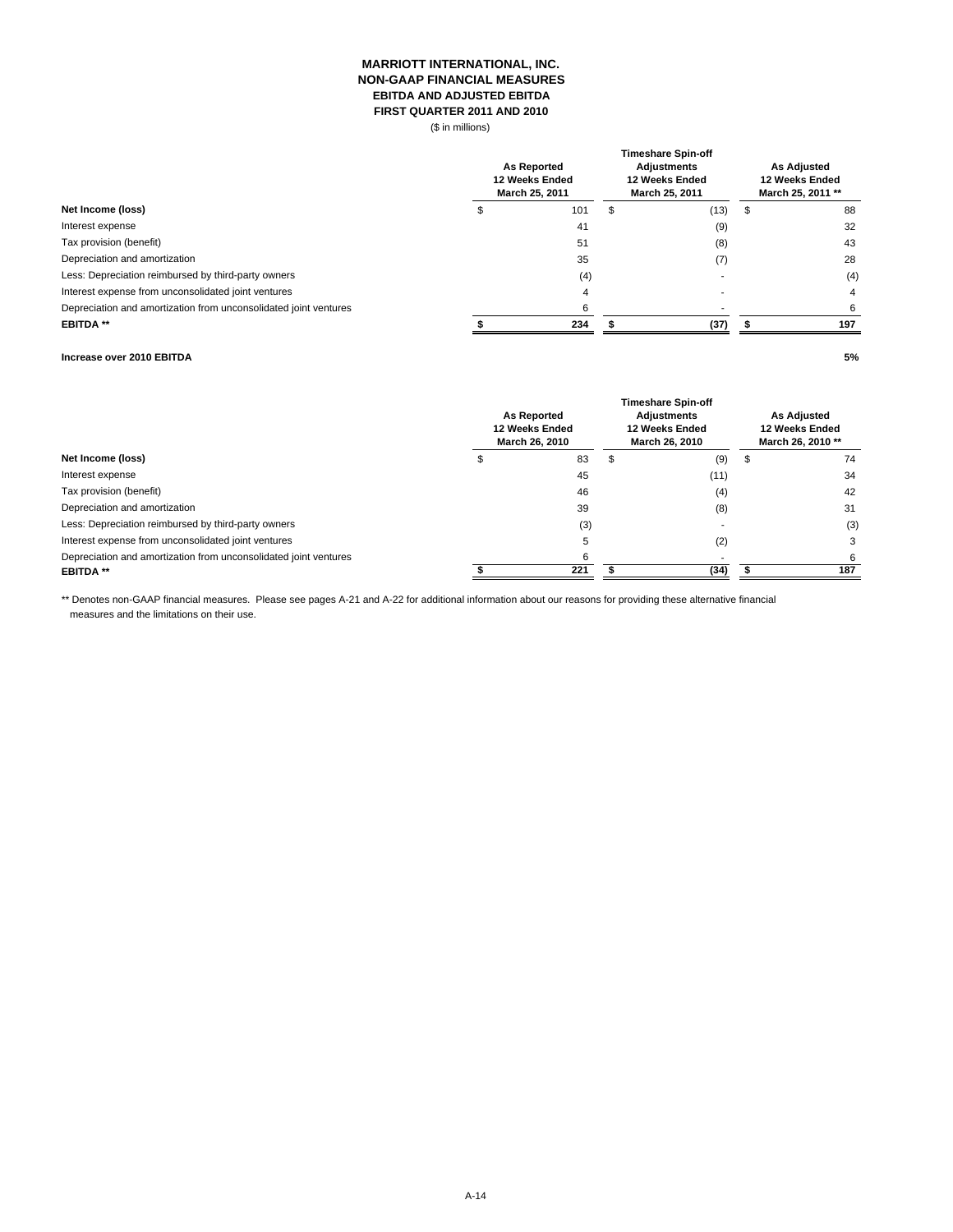### **MARRIOTT INTERNATIONAL, INC. NON-GAAP FINANCIAL MEASURES EBITDA AND ADJUSTED EBITDA SECOND QUARTER 2011 AND 2010**

(\$ in millions)

|                                                                  | <b>As Reported</b><br>12 Weeks Ended<br>June 17, 2011 |     | <b>Timeshare Spin-off</b><br><b>Adjustments</b><br>12 Weeks Ended<br>June 17, 2011 | <b>As Adjusted</b><br>12 Weeks Ended<br>June 17, 2011 ** |   |     |
|------------------------------------------------------------------|-------------------------------------------------------|-----|------------------------------------------------------------------------------------|----------------------------------------------------------|---|-----|
| Net Income (loss)                                                |                                                       | 135 | S                                                                                  | (9)                                                      | Œ | 126 |
| Interest expense                                                 |                                                       | 37  |                                                                                    | (8)                                                      |   | 29  |
| Tax provision (benefit)                                          |                                                       | 66  |                                                                                    | (5)                                                      |   | 61  |
| Depreciation and amortization                                    |                                                       | 41  |                                                                                    | (9)                                                      |   | 32  |
| Less: Depreciation reimbursed by third-party owners              |                                                       | (3) |                                                                                    |                                                          |   | (3) |
| Interest expense from unconsolidated joint ventures              |                                                       | 4   |                                                                                    |                                                          |   | 4   |
| Depreciation and amortization from unconsolidated joint ventures |                                                       |     |                                                                                    |                                                          |   |     |
| <b>EBITDA**</b>                                                  |                                                       | 287 |                                                                                    | (31)                                                     |   | 256 |
|                                                                  |                                                       |     |                                                                                    |                                                          |   |     |

### **Increase over 2010 EBITDA 7%**

|                                                                  | <b>As Reported</b><br>12 Weeks Ended<br>June 18, 2010 |     |   | <b>Timeshare Spin-off</b><br><b>Adiustments</b><br>12 Weeks Ended<br>June 18, 2010 |    | <b>As Adjusted</b><br>12 Weeks Ended<br>June 18, 2010 ** |
|------------------------------------------------------------------|-------------------------------------------------------|-----|---|------------------------------------------------------------------------------------|----|----------------------------------------------------------|
| Net Income (loss)                                                |                                                       | 119 | ъ | (10)                                                                               | 56 | 109                                                      |
| Interest expense                                                 |                                                       | 44  |   | (11)                                                                               |    | 33                                                       |
| Tax provision (benefit)                                          |                                                       | 65  |   | (8)                                                                                |    | 57                                                       |
| Depreciation and amortization                                    |                                                       | 42  |   | (8)                                                                                |    | 34                                                       |
| Less: Depreciation reimbursed by third-party owners              |                                                       | (3) |   |                                                                                    |    | (3)                                                      |
| Interest expense from unconsolidated joint ventures              |                                                       |     |   | (2)                                                                                |    |                                                          |
| Depreciation and amortization from unconsolidated joint ventures |                                                       |     |   |                                                                                    |    | 6                                                        |
| <b>EBITDA**</b>                                                  |                                                       | 278 |   | (39)                                                                               |    | 239                                                      |

\*\* Denotes non-GAAP financial measures. Please see pages A-21 and A-22 for additional information about our reasons for providing these alternative financial measures and the limitations on their use.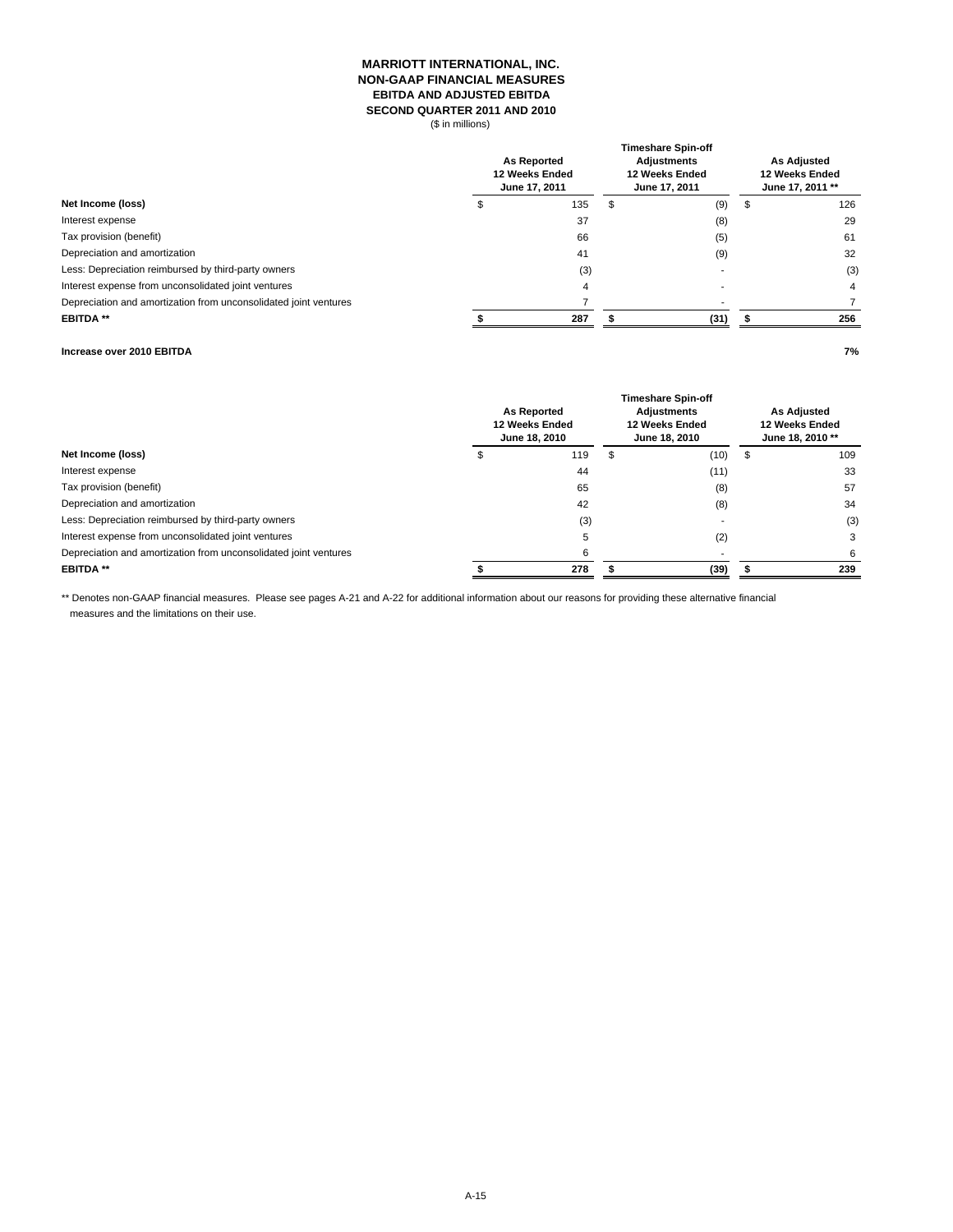### **MARRIOTT INTERNATIONAL, INC. NON-GAAP FINANCIAL MEASURES EBITDA AND ADJUSTED EBITDA THIRD QUARTER 2011 AND 2010**

(\$ in millions)

|                                                                  |  | <b>As Reported</b><br>12 Weeks Ended<br>September 9, 2011 |    | <b>Timeshare Spin-off</b><br><b>Adjustments</b><br>12 Weeks Ended<br>September 9, 2011 |  | <b>Other Charges</b><br>12 Weeks Ended<br>September 9, 2011 | <b>As Adjusted</b><br>12 Weeks Ended<br>September 9, 2011 ** |     |
|------------------------------------------------------------------|--|-----------------------------------------------------------|----|----------------------------------------------------------------------------------------|--|-------------------------------------------------------------|--------------------------------------------------------------|-----|
| Net (Loss) income                                                |  | (179)                                                     | \$ | 264                                                                                    |  | 17                                                          |                                                              | 102 |
| Interest expense                                                 |  | 39                                                        |    | (7)                                                                                    |  |                                                             |                                                              | 32  |
| Tax (benefit) provision                                          |  | (20)                                                      |    | 57                                                                                     |  |                                                             |                                                              | 48  |
| Depreciation and amortization                                    |  | 40                                                        |    | (7)                                                                                    |  |                                                             |                                                              | 33  |
| Less: Depreciation reimbursed by third-party owners              |  | (4)                                                       |    |                                                                                        |  |                                                             |                                                              | (4) |
| Interest expense from unconsolidated joint ventures              |  | G                                                         |    |                                                                                        |  |                                                             |                                                              | 5   |
| Depreciation and amortization from unconsolidated joint ventures |  |                                                           |    |                                                                                        |  |                                                             |                                                              |     |
| <b>EBITDA**</b>                                                  |  | (112)                                                     |    | 307                                                                                    |  | 28                                                          |                                                              | 223 |

# **Increase over 2010 EBITDA 26%**

|                                                                  | <b>As Reported</b><br>12 Weeks Ended<br>September 10, 2010 |     | <b>Timeshare Spin-off</b><br><b>Adiustments</b><br>12 Weeks Ended<br>September 10, 2010 |      | <b>As Adjusted</b><br>12 Weeks Ended<br>September 10, 2010 ** |     |
|------------------------------------------------------------------|------------------------------------------------------------|-----|-----------------------------------------------------------------------------------------|------|---------------------------------------------------------------|-----|
| Net Income (loss)                                                |                                                            | 83  | \$                                                                                      | (15) | ۰,                                                            | 68  |
| Interest expense                                                 |                                                            | 41  |                                                                                         | (10) |                                                               | 31  |
| Tax provision (benefit)                                          |                                                            | 45  |                                                                                         | (8)  |                                                               | 37  |
| Depreciation and amortization                                    |                                                            | 40  |                                                                                         | (8)  |                                                               | 32  |
| Less: Depreciation reimbursed by third-party owners              |                                                            | (2) |                                                                                         |      |                                                               | (2) |
| Interest expense from unconsolidated joint ventures              |                                                            | 6   |                                                                                         | (2)  |                                                               | 4   |
| Depreciation and amortization from unconsolidated joint ventures |                                                            |     |                                                                                         |      |                                                               |     |
| <b>EBITDA**</b>                                                  |                                                            | 220 |                                                                                         | (43) |                                                               | 177 |

\*\* Denotes non-GAAP financial measures. Please see pages A-21 and A-22 for additional information about our reasons for providing these alternative financial measures and the limitations on their use.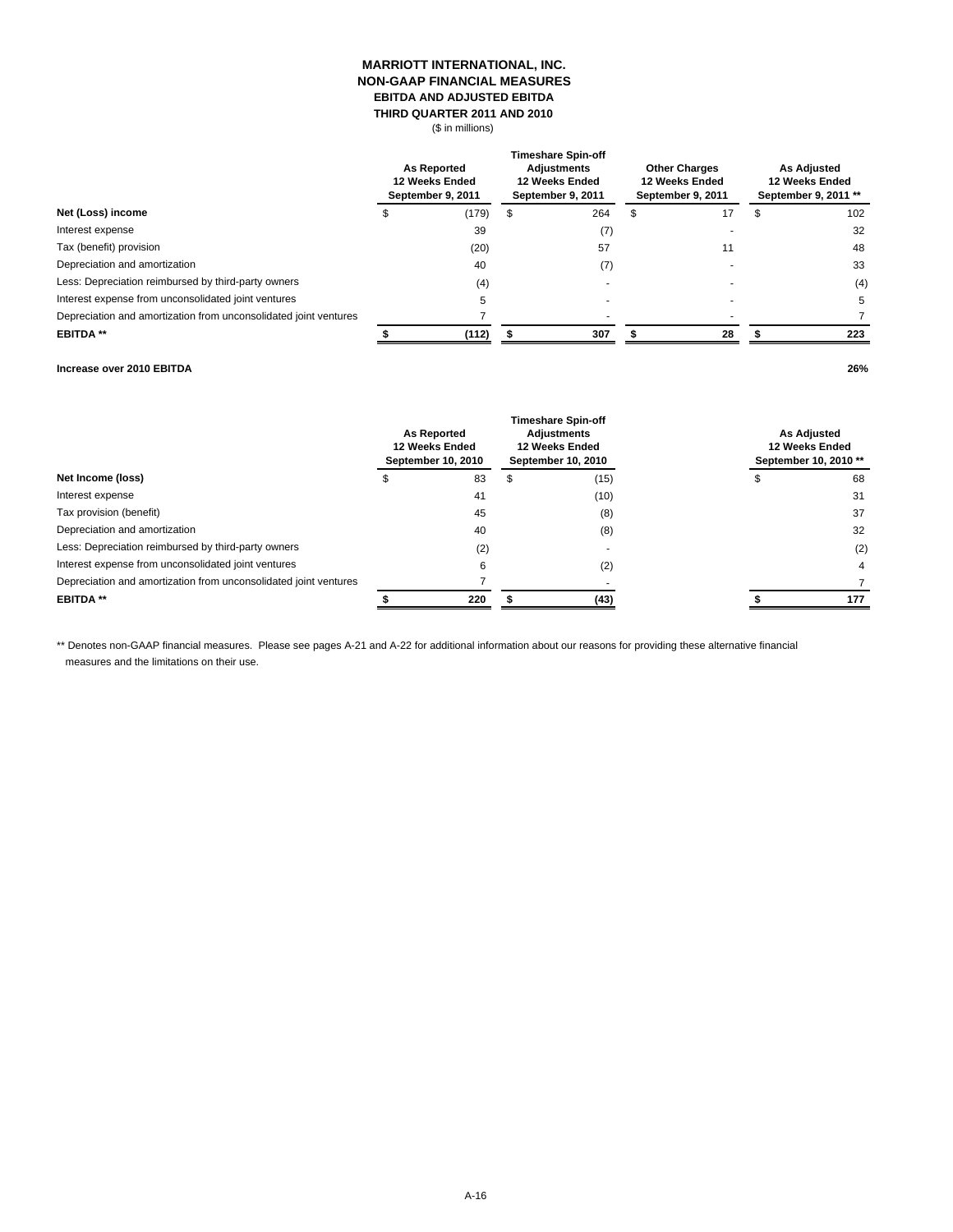# **MARRIOTT INTERNATIONAL, INC. NON-GAAP FINANCIAL MEASURES EBITDA AND ADJUSTED EBITDA FORECASTED 2012**

(\$ in millions)

|                                                                  | Range |                                           |    |       |                                                              |      |  |
|------------------------------------------------------------------|-------|-------------------------------------------|----|-------|--------------------------------------------------------------|------|--|
|                                                                  |       | <b>Estimated EBITDA</b><br>Full Year 2012 |    |       | <b>As Adjusted</b><br>52 Weeks Ended<br>December 30, 2011 ** |      |  |
| Net Income                                                       | \$    | 516                                       | \$ | 556   | \$                                                           | 475  |  |
| Interest expense                                                 |       | 135                                       |    | 135   |                                                              | 135  |  |
| Tax provision                                                    |       | 254                                       |    | 274   |                                                              | 209  |  |
| Depreciation and amortization                                    |       | 145                                       |    | 145   |                                                              | 140  |  |
| Less: Depreciation reimbursed by third-party owners              |       | (15)                                      |    | (15)  |                                                              | (15) |  |
| Interest expense from unconsolidated joint ventures              |       | 20                                        |    | 20    |                                                              | 18   |  |
| Depreciation and amortization from unconsolidated joint ventures |       | 35                                        |    | 35    |                                                              | 30   |  |
| <b>EBITDA **</b>                                                 |       | 1,090                                     | S  | 1,150 |                                                              | 992  |  |
| Increase over 2011 Adjusted EBITDA                               |       | 10%                                       |    | 16%   |                                                              |      |  |

\*\* Denotes non-GAAP financial measures. Please see pages A-21 and A-22 for additional information about our reasons for providing these alternative financial measures and the limitations on their use.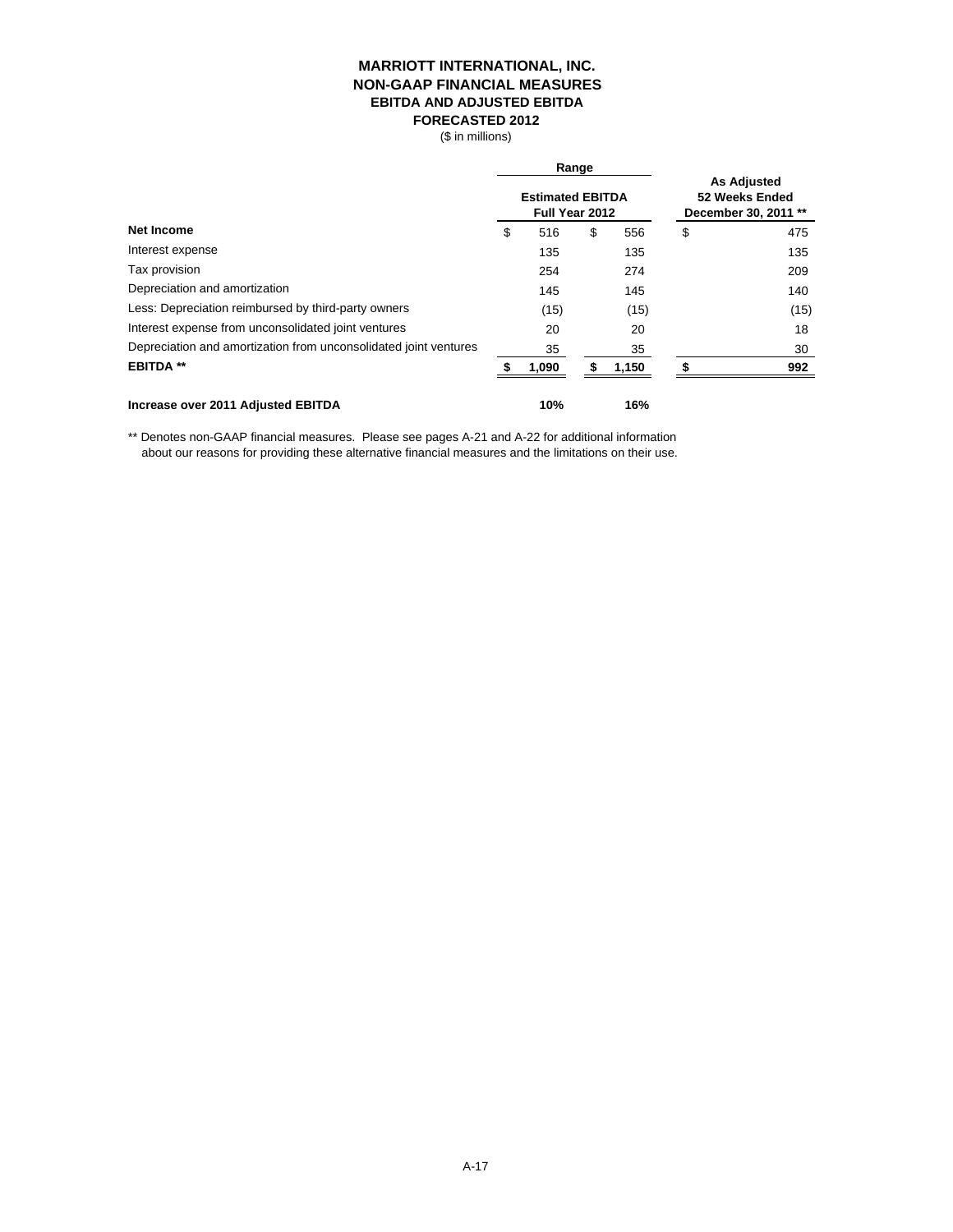# **MARRIOTT INTERNATIONAL, INC. NON-GAAP FINANCIAL MEASURES**

**FOURTH QUARTER 2011 GUIDANCE (PREVIOUSLY PROVIDED ON OCTOBER 5, 2011)**

**ADJUSTED FOR THE TIMESHARE SPIN-OFF**

(\$ in millions except per share amounts)

|                                                                                                            |                                            |        | Range |        |  |  |  |
|------------------------------------------------------------------------------------------------------------|--------------------------------------------|--------|-------|--------|--|--|--|
|                                                                                                            | <b>Estimated</b><br>4th Quarter 2011 *** 1 |        |       |        |  |  |  |
| Guided Timeshare segment results (as of October 5, 2011)                                                   | \$                                         | (45)   | \$    | (50)   |  |  |  |
| Spin-off adjustments                                                                                       |                                            | 19     |       | 19     |  |  |  |
|                                                                                                            |                                            | (26)   |       | (31)   |  |  |  |
| Benefit for income taxes                                                                                   |                                            | 9      |       | 10     |  |  |  |
| After-tax guided Timeshare segment results (as of October 5, 2011) and<br>spin-off adjustments             |                                            | (17)   |       | (21)   |  |  |  |
| Diluted EPS Guidance (as of October 5, 2011)                                                               | \$                                         | 0.45   | \$    | 0.50   |  |  |  |
| Diluted EPS impact of guided Timeshare segment results (as of October 5, 2011)<br>and spin-off adjustments |                                            | (0.05) |       | (0.06) |  |  |  |
| Adjusted diluted EPS guidance **                                                                           |                                            | 0.40   |       | 0.44   |  |  |  |
| <b>Diluted Shares</b>                                                                                      |                                            | 345.5  |       | 345.5  |  |  |  |

\*\* Denotes non-GAAP financial measures. Please see pages A-21 and A-22 for additional information about our reasons for providing these alternative financial measures and the limitations on their use.

<sup>1</sup> The fourth quarter 2011 guidance (previously provided on October 5, 2011) adjusted for the impact of the Timeshare spin-off is presented as if the Timeshare spin-off had occurred on January 2, 2010.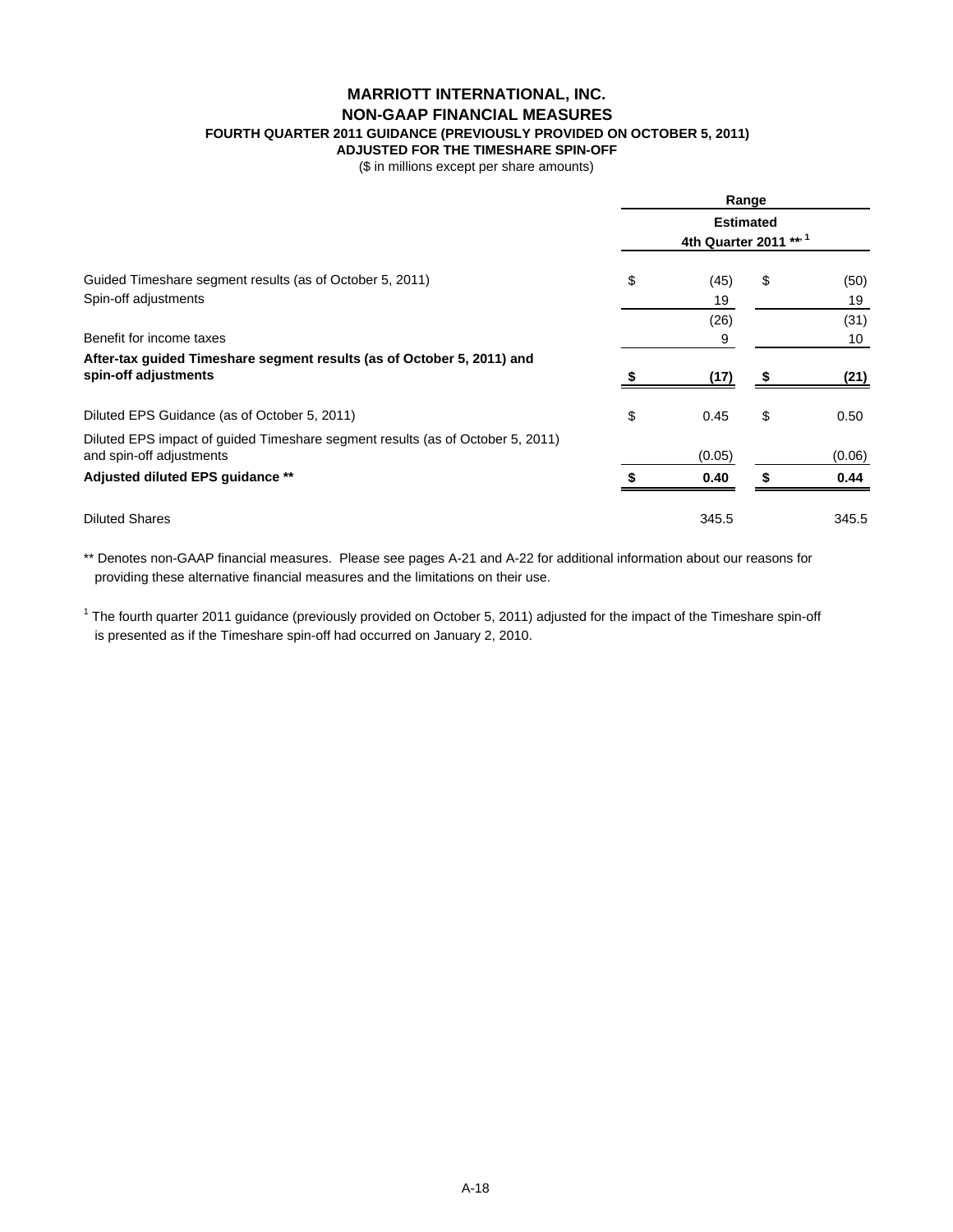# **MARRIOTT INTERNATIONAL, INC. NON-GAAP FINANCIAL MEASURES ADJUSTED PRETAX MARGIN EXCLUDING ADJUSTED REIMBURSED COSTS FOURTH QUARTER 2011 AND 2010**

(\$ in millions)

| Income before income taxes as reported                          | <b>Fourth</b><br>Quarter<br>2011 |         | <b>Fourth</b><br>Quarter<br>2010 |         |
|-----------------------------------------------------------------|----------------------------------|---------|----------------------------------|---------|
|                                                                 | S                                | 202     | \$                               | 110     |
| Other charges and Timeshare spin-off adjustments                |                                  | 14      |                                  | 76      |
| Income before income taxes, as adjusted **                      |                                  | 216     | \$                               | 186     |
| Total revenues as reported                                      | \$                               | 3.693   | \$                               | 3,642   |
| Other charges and Timeshare spin-off adjustments                |                                  | (292)   |                                  | (448)   |
| Total revenues, as adjusted **                                  |                                  | 3.401   |                                  | 3.194   |
| Less: adjusted cost reimbursements **                           |                                  | (2,625) |                                  | (2,461) |
| Total revenues as adjusted and excluding cost reimbursements ** |                                  | 776     |                                  | 733     |
| Adjusted pretax margin, excluding cost reimbursements **        |                                  | 27.8%   |                                  | 25.4%   |

\*\* Denotes non-GAAP financial measures. Please see pages A-21 and A-22 for additional information about our reasons for providing these alternative financial measures and the limitations on their use.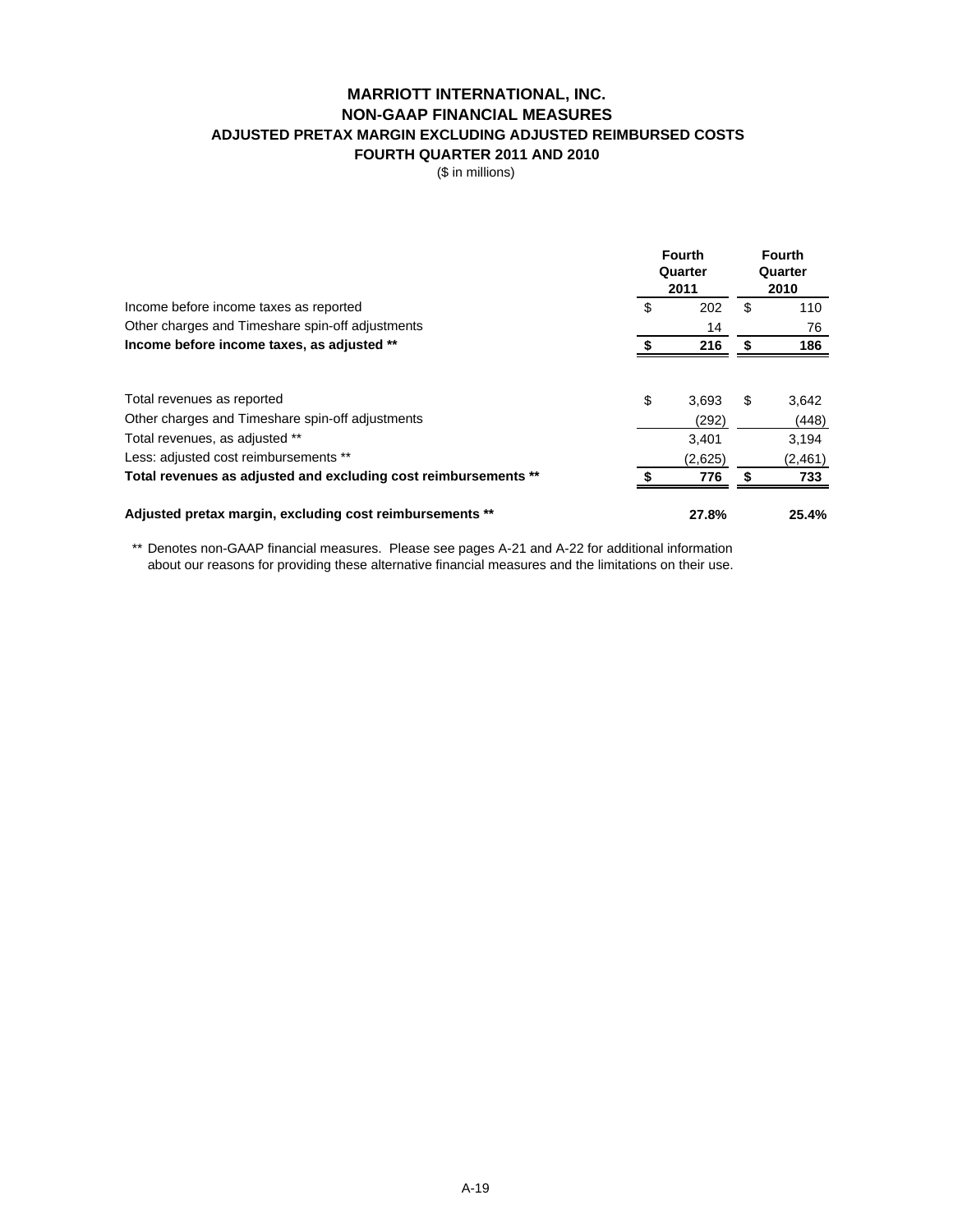# **MARRIOTT INTERNATIONAL, INC. NON-GAAP FINANCIAL MEASURES ADJUSTED 2007 EPS EXCLUDING THE TIMESHARE SEGMENT, INCLUDING ESTIMATED TIMESHARE LICENSE FEES,**

**AND EXCLUDING THE ESOP CHARGE**

(\$ in millions except per share amounts)

|                                                                       |    | <b>Full Year</b><br>2007 |  |
|-----------------------------------------------------------------------|----|--------------------------|--|
| Impact of removal of Timeshare segment results as reported            | \$ | (306)                    |  |
| License fees                                                          |    | 78                       |  |
| Other corporate allocations                                           |    | (13)                     |  |
|                                                                       |    | (241)                    |  |
| Benefit for income taxes                                              |    | 93                       |  |
| <b>INCOME IMPACT OF TIMESHARE SPIN-OFF ADJUSTMENTS</b>                |    | (148)                    |  |
| DILUTED EPS FROM CONTINUING OPERATIONS AS REPORTED                    | \$ | 1.73                     |  |
| Diluted EPS ESOP Charge Impact                                        |    | 0.14                     |  |
| DILUTED EPS FROM CONTINUING OPERATIONS EXCLUDING ESOP IMPACT **       |    | 1.87                     |  |
| Diluted EPS Impact of income impact of Timeshare spin-off adjustments |    | (0.37)                   |  |
| DILUTED EPS FROM CONTINUING OPERATIONS AS ADJUSTED **                 |    | 1.50                     |  |
| <b>Diluted Shares</b>                                                 |    | 401.4                    |  |

\*\* Denotes non-GAAP financial measures. Please see pages A-21 and A-22 for additional information about our reasons for providing these alternative financial measures and the limitations on their use.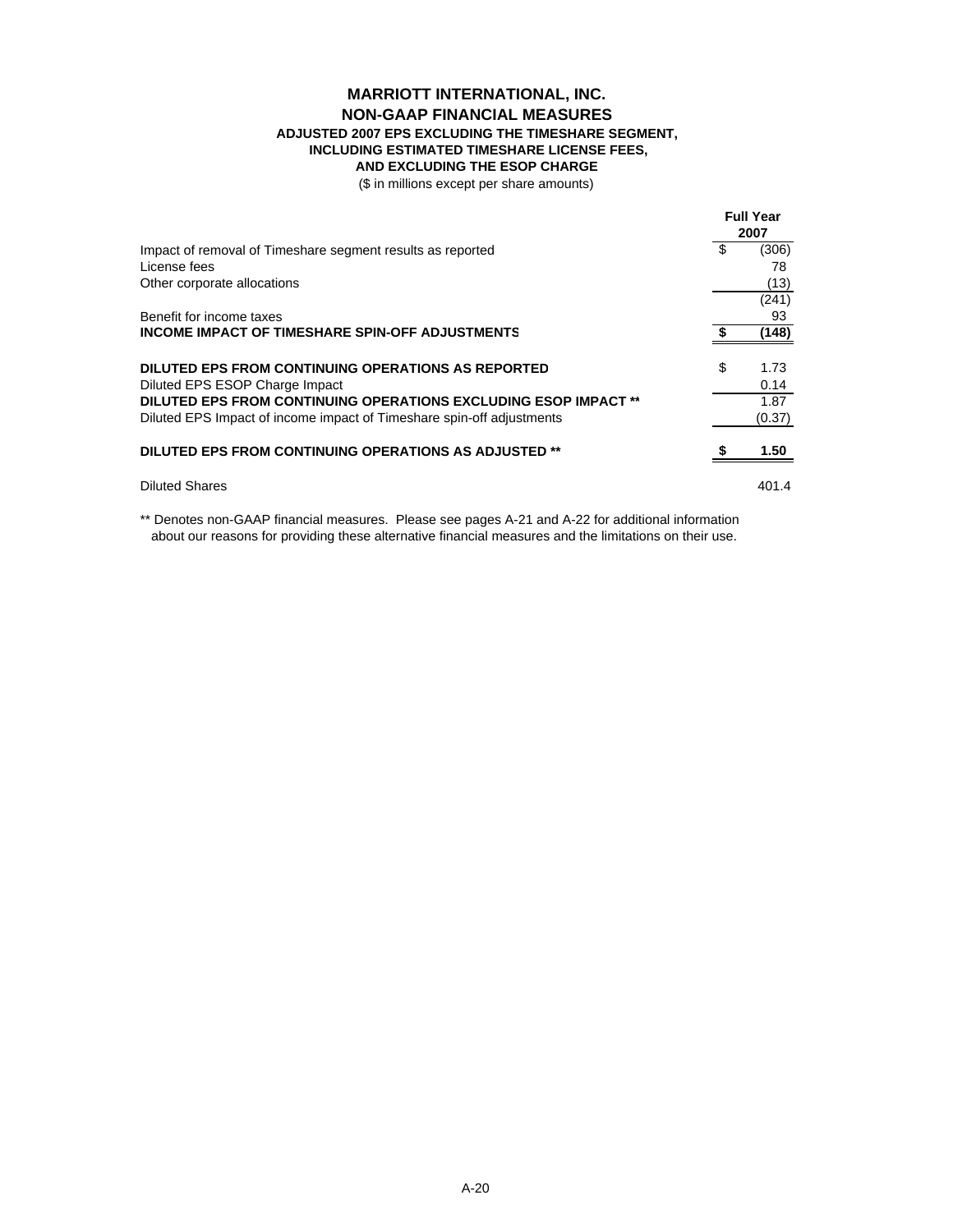### **MARRIOTT INTERNATIONAL, INC. NON-GAAP FINANCIAL MEASURES**

In our press release and schedules, and on the related conference call, we report certain financial measures that are not prescribed or authorized by United States generally accepted accounting principles ("GAAP"). We discuss management's reasons for reporting these non-GAAP measures below, and the press release schedules reconcile the most directly comparable GAAP measure to each non-GAAP measure that we refer to (identified by a double asterisk on the preceding pages). Although management evaluates and presents these non‐GAAP measures for the reasons described below, please be aware that these non‐GAAP measures have limitations and should not be considered in isolation or as a substitute for revenue, operating income, income from continuing operations, net income, earnings per share or any other comparable operating measure prescribed by GAAP. In addition, these non‐GAAP financial measures may be calculated and/or presented differently than measures with the same or similar names that other companies report, and as a result, the non‐GAAP measures we report may not be comparable to those reported by others.

Adjusted Measures that Reflect the Timeshare Spin-off as if it had Occurred on the First Day of 2011, 2010 or the First Day of 2007, **as applicable** ("Timeshare Spin‐off Adjustments"). On November 21, 2011 we completed a spin‐off of our timeshare operations and timeshare development business through a special tax-free dividend to our shareholders of all of the issued and outstanding common stock of our wholly owned subsidiary Marriott Vacations Worldwide Corporation ("MVW").

As of the spin-off date, Marriott no longer beneficially owns any shares of MVW common stock and does not for periods after the spin‐off date consolidate MVW's financial results as part of Marriott's financial reporting. However, because of Marriott's significant continuing involvement in MVW future operations (by virtue of the license and other agreements between Marriott and MVW), we continue to include our former Timeshare segment's historical financial results for periods before the spin‐off date in our historical financial results as a component of continuing operations. Under the license agreements we receive license fees consisting of a fixed annual fee of \$50 million (subject to a periodic inflation adjustment), plus two percent of the gross sales price paid to MVW for initial developer sales of interests in vacation ownership units and residential real estate units and one percent of the gross sales price paid to MVW for resales of interests in vacation ownership units and residential real estate units, in each case that are identified with or use the Marriott or Ritz‐Carlton marks.

In order to perform year‐over‐year comparisons on a comparable basis, management evaluates non‐GAAP measures that, for periods prior to the spin-off date and for guidance that was provided on October 5, 2011 for the 2011 fourth quarter, assume the spin-off had occurred on the first day of 2011, 2010, or 2007, as applicable. The Timeshare Spin‐off Adjustments remove the results of our former Timeshare segment, assume payment by MVW of estimated license fees of \$60 million for 2011, \$64 million for 2010, and \$78 million for 2007 and remove the unallocated spin‐off transaction costs of \$34 million we incurred for full year 2011. We have also included certain corporate items not previously allocated to our former Timeshare segment in the Timeshare Spin‐off Adjustments.

We provide adjusted measures that reflect Timeshare Spin-off Adjustments for illustrative and informational purposes only. These adjusted measures are not necessarily indicative of, and do not purport to represent, what our operating results would have been had the spin‐off actually occurred on the first day of 2011, 2010, or 2007, as applicable. This information also does not reflect certain financial and operating benefits we expect to realize as a result of the spin-off. For additional information on the nature of the Timeshare Spin‐off Adjustments, see the Form 8‐K we filed with the Securities and Exchange Commission on November 21, 2011 upon completion of the spin‐off.

**Adjusted Measures That Exclude Other Charges and Certain Tax items.** Management evaluates non‐GAAP measures that exclude certain 2011 charges, certain 2010 charges and tax items, and certain 2007 charges because those non‐GAAP measures allow for period‐over‐period comparisons of our on‐going core operations before the impact of material charges. These non‐GAAP measures also facilitate management's comparison of results from our on‐going operations before material charges with results from other lodging companies.

*2011 Other Charges.* We recorded charges of \$28 million in the 2011 third quarter, which included an \$18 million other‐than‐ temporary impairment of an investment in marketable securities (not allocated to any of our segments), and a \$10 million charge related to the impairment of deferred contract acquisition costs and an accounts receivable reserve, both of which were associated with a Luxury segment property whose owner filed for bankruptcy.

*2010 Other Charges and Certain Tax Items*. We recorded pre‐tax charges of \$98 million in the 2010 fourth quarter in the "General, administrative and other" caption of our Income Statements. The charges included an \$84 million impairment charge associated with a portion of the development costs of an internally developed software asset, which we elected to absorb rather than recovering from owners, and a \$14 million impairment charge associated with the anticipated disposition of a land parcel. The \$14 million charge impacted our North American Limited‐Service segment and the \$84 million charge was not allocated to any of our segments.